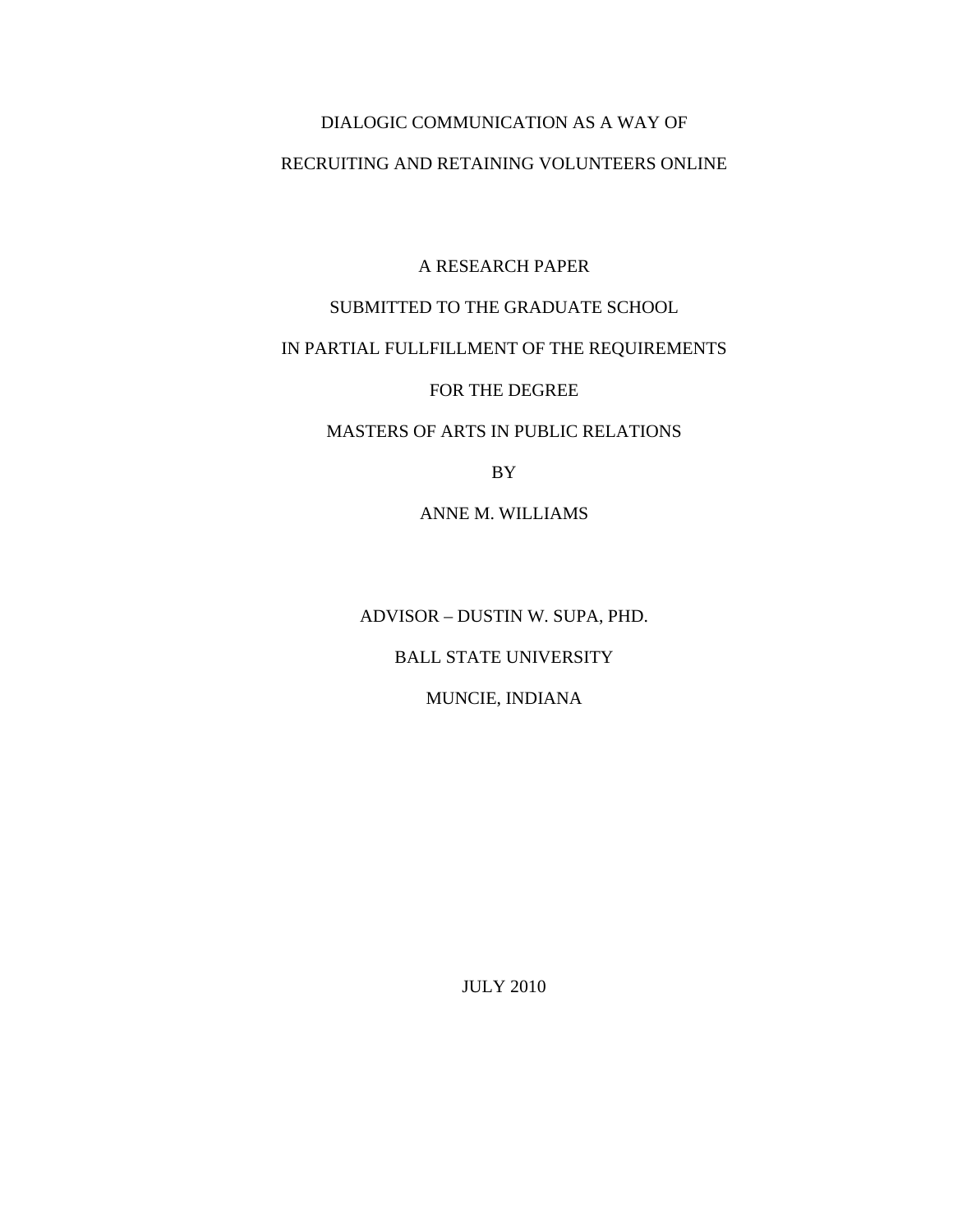# TABLE OF CONTENTS

| <b>LIST OF APPENDICES</b> |  |  |  |  |
|---------------------------|--|--|--|--|
|                           |  |  |  |  |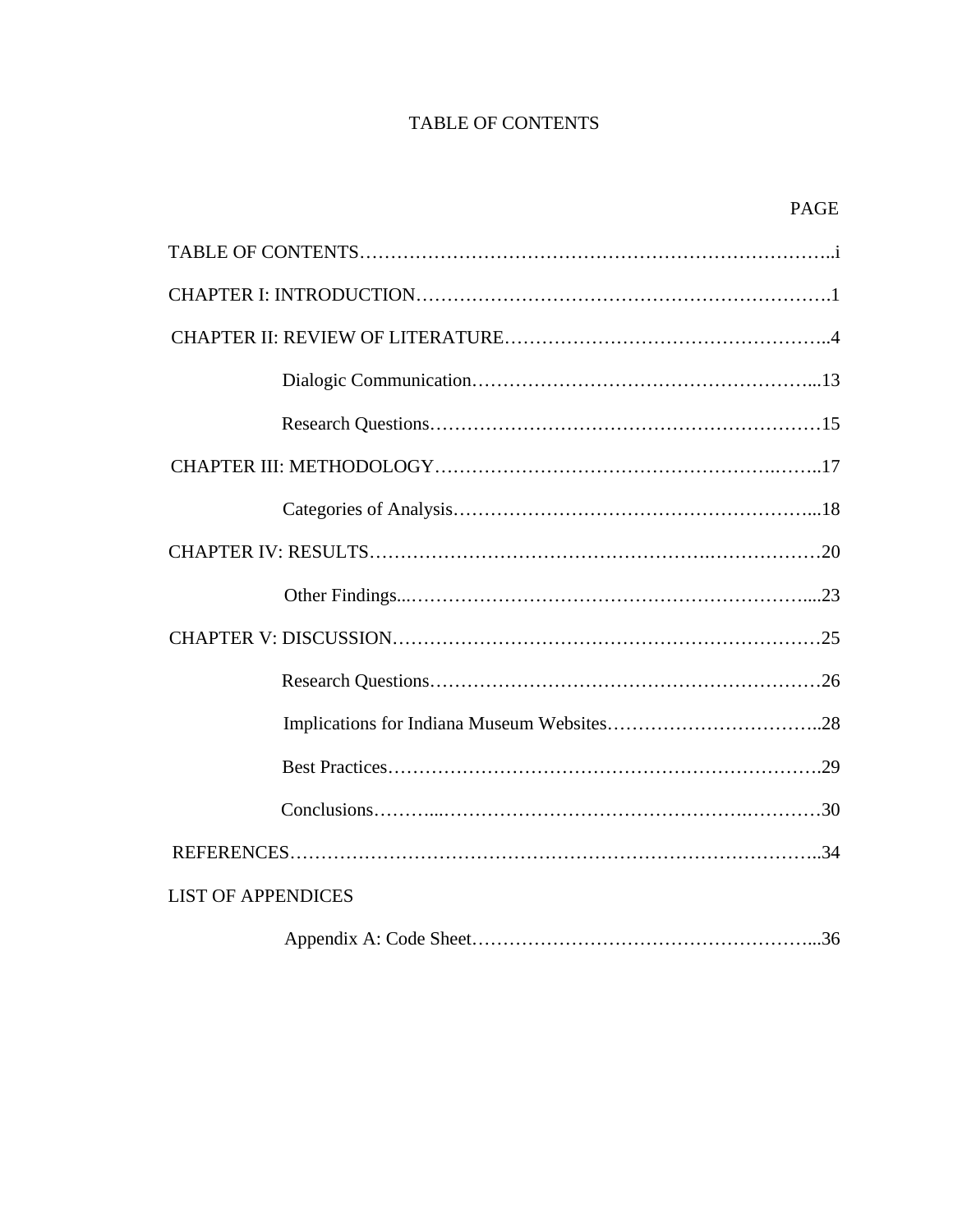## **Chapter I**

### **Introduction**

Nonprofit organizations are constantly facing the challenge of recruiting and retaining volunteers. This study examines, through content analysis, the websites of Indiana Museums to determine what strategies are being used to assist in the recruitment and retention of volunteers as well as determine what the websites may be lacking.

The purpose of this study is to obtain useful information which may help support the questions behind retention and recruitment of volunteers by analyzing one of the main recruiting and marketing tools, the museums' websites. By compiling findings through content analysis, this study hopes to gain a better understanding of strategies or missing fragments that may assist in the recruitment and retention of volunteers. There has been a growing lack of volunteers over time, and older individuals have become the archetype for volunteers in many nonprofit organizations. Also, by studying the content of the web pages, we are able to get a better picture of the organization, and what unique characteristics may be needed in terms of Internet-based communication concerns to better recruit and retain volunteers. The goal in analyzing the websites of high traffic volunteer industries, in this case museums, is to observe trends among web pages and to define effective strategies to address negative trends and promote those that are positive.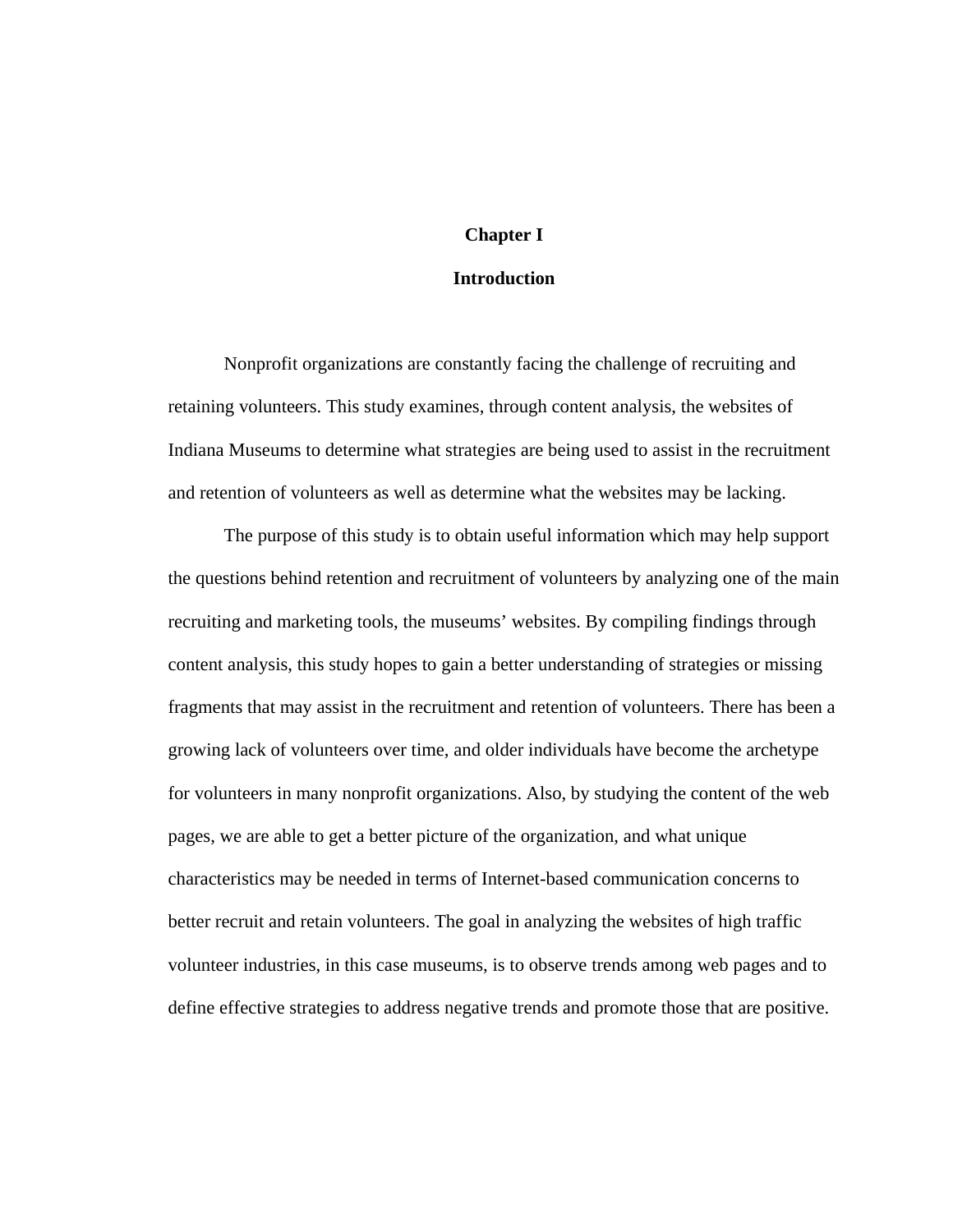The study also addresses the importance of dialogic communication and whether the Indiana websites practice dialogic communication.

This research is important to the future of the nonprofit museum industry. Without the availability of the volunteer force, the services offered by many nonprofit organizations would simply cease to exist (Dutta-Bergman, 2004). Public relations is very important in establishing relationships between an organization and its key audiences. It also plays a key role in helping business industries, such as nonprofit organizations; create strong relationships with its customers. Public relations is especially important to nonprofit organizations because it works to raise awareness of their needs and programs, fund raising and increasing patronage of their services. This research is important in determining what nonprofit organizations can do to retain and recruit volunteers and how public relations can help to accomplish that goal. Having a well executed and strategic public relations plan and using proactive communication can help nonprofit agencies reach their volunteer recruitment and retention goals.

 Maintaining long-term volunteers is an important component in recruiting new volunteers. Public relations serves an important role by building positive relationships between the organization and volunteers, both realized and potential. This positive relationship can lead to long-term volunteers and through word of mouth, they can help recruit new volunteers. This study is important in order to observe what nonprofit organizations are doing to help retain volunteers as well as what they can be doing.

The key to an organizations success in recruiting and retaining its volunteers is to have an understanding of its audience such as their motives, demographics and goals.

2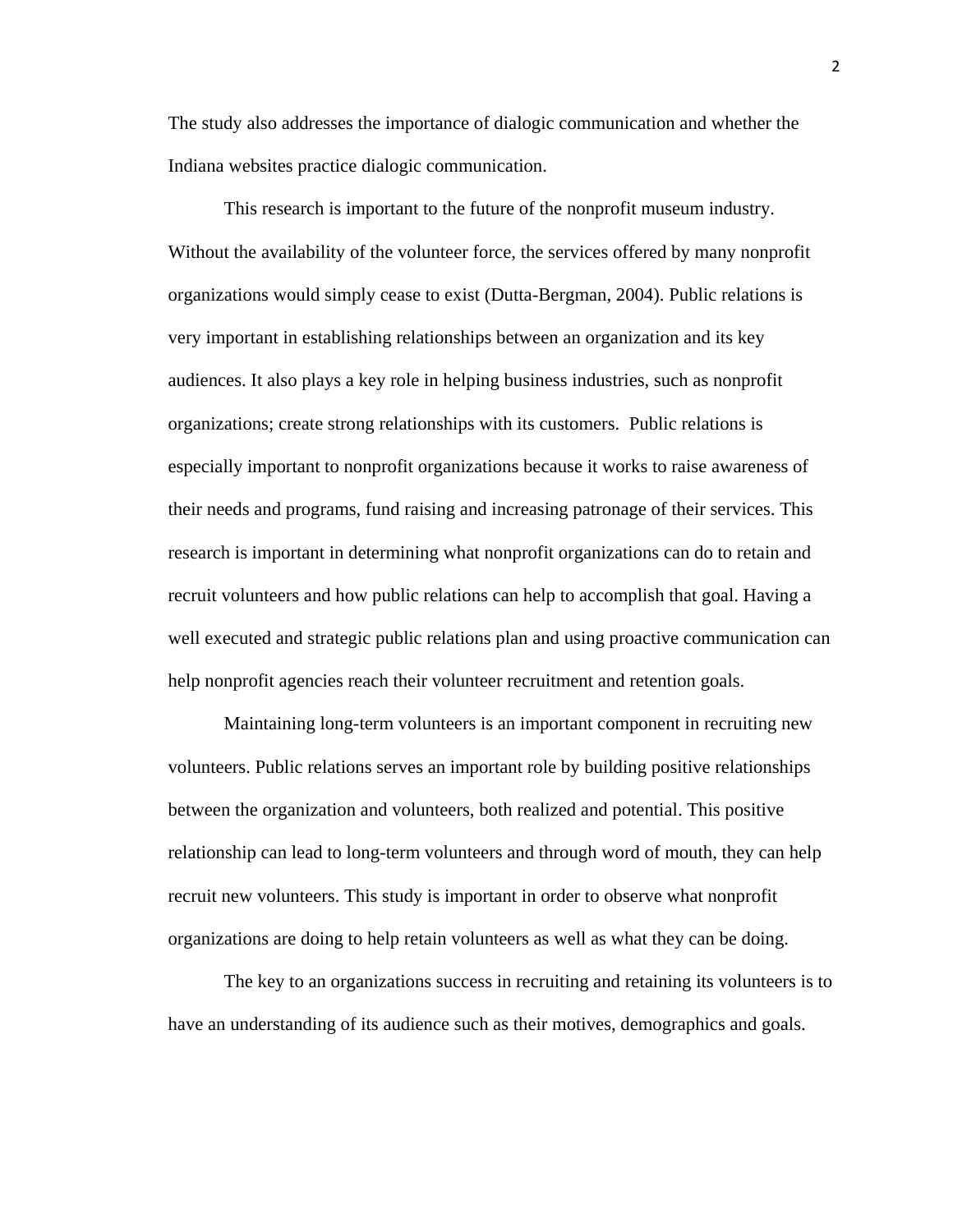This study will help determine whether Indiana museum websites try to obtain any of this important information.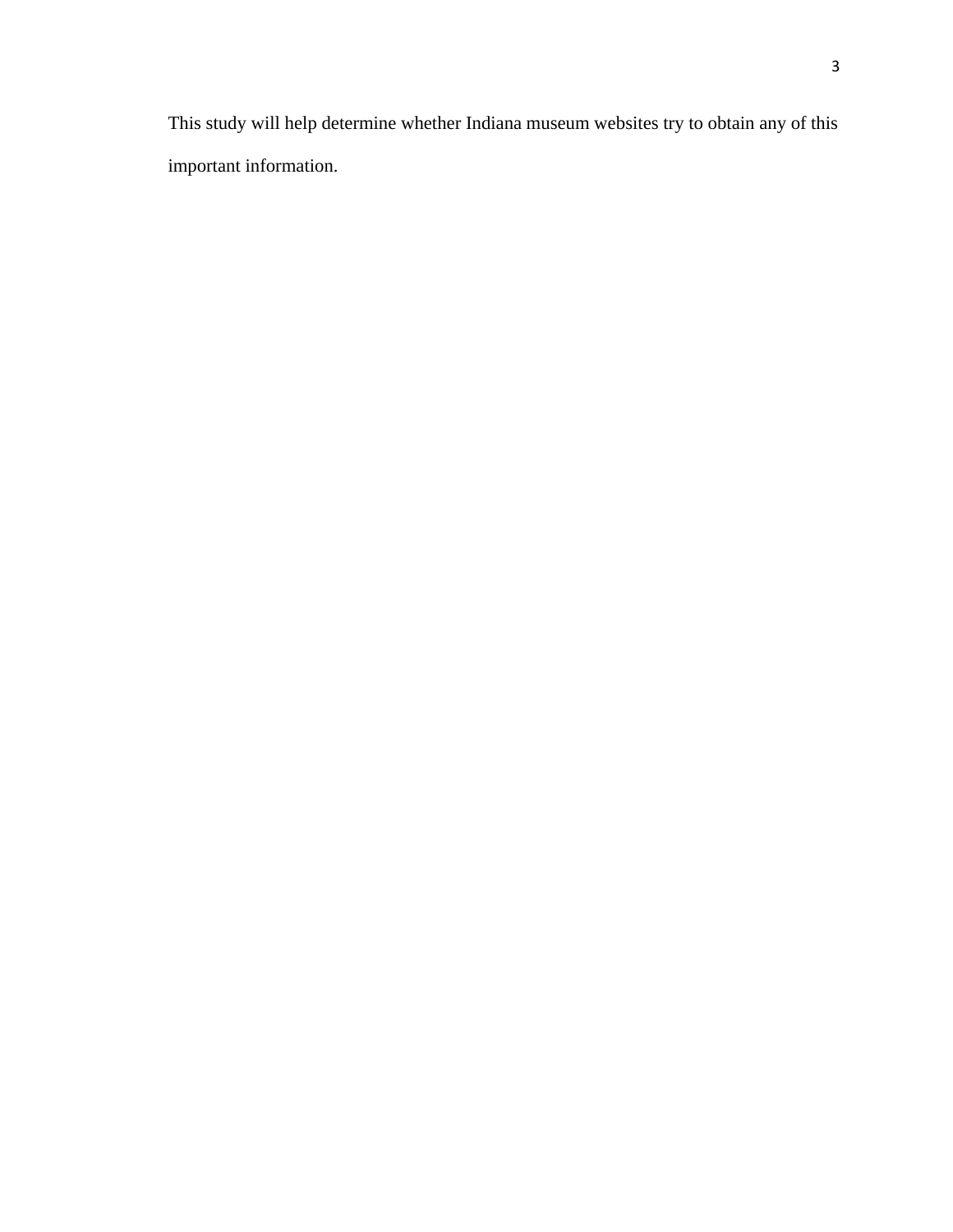#### **Chapter II**

#### **Review of Literature**

Public relations plays a large role in the nonprofit sectors. McPherson (1993), states that nonprofit organizations are constantly having financial difficulties addressing certain needs, especially in some organizations, these are vital pieces that allow the organizations to run smoothly. Nonprofit organizations need to maximize their potential while minimizing costs. Nonprofit organizations could also use cost effective strategies such as press releases to reach their public. McPherson (1993) indicates;

> If you work for a nonprofit, try putting the words A Not-for-Profit Organization on the nameplate of your press release. Why? The media were once required to cover a certain amount of nonprofit news. They're no longer obligated, but old habits are hard to break! Looking further into laws and guidelines and trying to cut corners is a beneficial strategy for nonprofit organizations (Pg. 42).

Many studies emphasize the importance of stretching the nonprofit dollar. By implementing public relations tools and strategies organizations can get better coverage for their buck. There are beneficial ways for nonprofit organizations to benefit off of services and media relations available to them without all the money involved. These steps are helpful ways to look at nonprofit organizations strategies at gaining volunteers and to aid in possible strategies to use without the concern for money.

McPherson (1993) states that by addressing your press release and looking for help at public relations departments of large companies that may be supportive nonprofit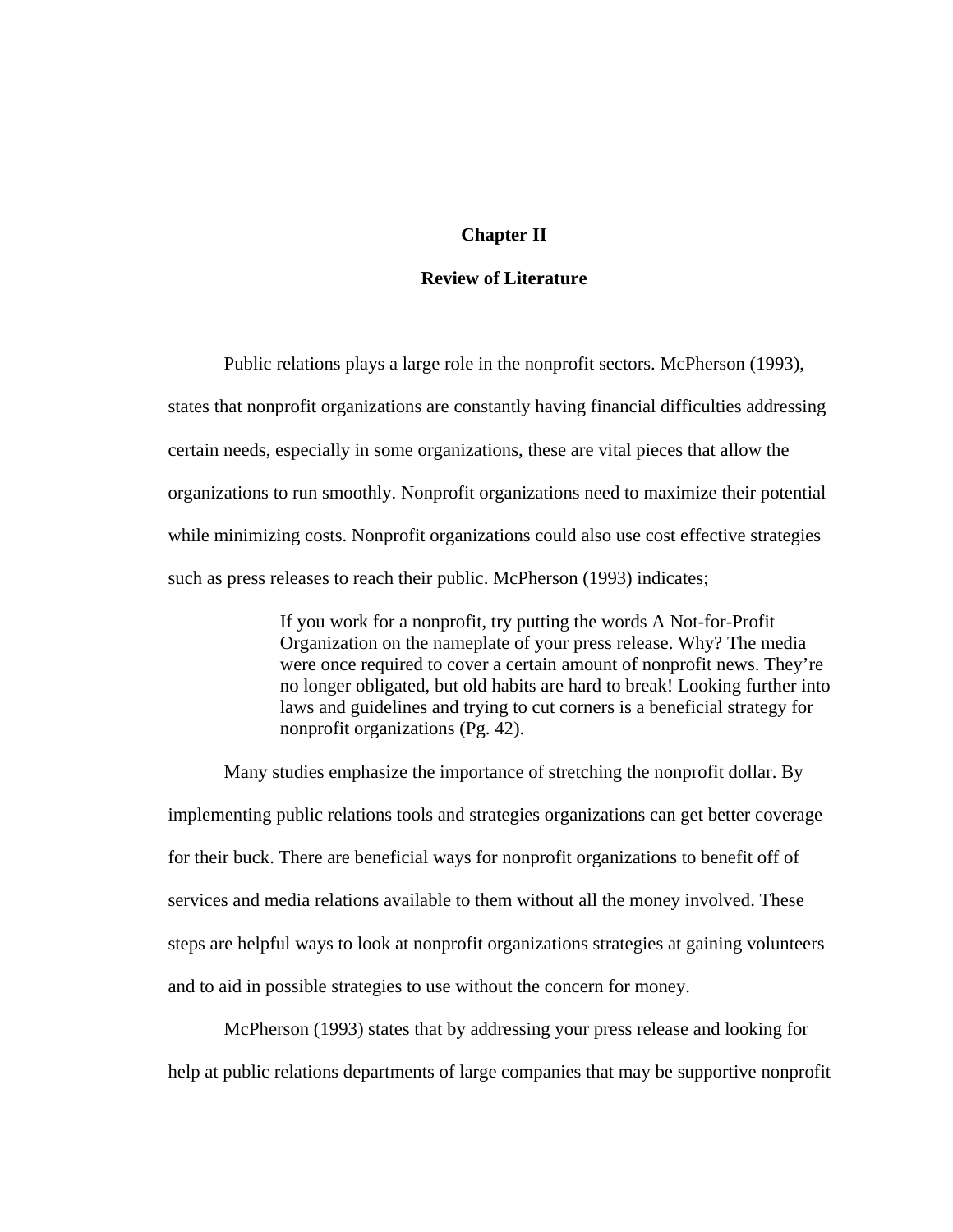organizations can become more cost effective in getting their message across. McPherson

(1993) states;

Need volunteers? If you work for a nonprofit and need a regular pool of volunteers, consider sending an article to a local company newsletter asking for volunteers. Newsletter editors are always looking for submissions. Plus, it makes the company look good-volunteering in the community.

Applications for successful public relations strategies could ultimately just be

taking a broader look into the organization. Swift (1985) states;

Although the usual public relations textbook usually includes sections geared to special audiences-like hospitals, churches, manufacturers, or sports centers-the PR practitioner and educator addressing the needs of particular groups may find it more helpful to consult publications produced by the groups themselves. In order to better understand an organization a practitioner should look into media messages and or publications already written or conducted by the prior organization (Pg. 4).

According to Adams (1983), research shows that public relations is vital to

nonprofit organizations in areas such as fundraising. Nonprofit organizations need to find ways to raise money to run their organization. Public relations also plays an important role in the distribution of media messages and promotional campaigns. Public relations is important to nonprofit organizations by helping establish relationships between the organization and its publics, as well as effective communication skills. "In public relations, however, where results are often intangible, it is important to develop ways by which everyone can measure his or her individual performance in contributing to the museum's fulfillment of it purpose and goals" (Adams, 1983).

The recruitment and retention of volunteers is a growing problem for nonprofit organizations. According to Morton (2006), it is important for an organization to segment their publics in order to better understand the typical volunteer. Volunteers can be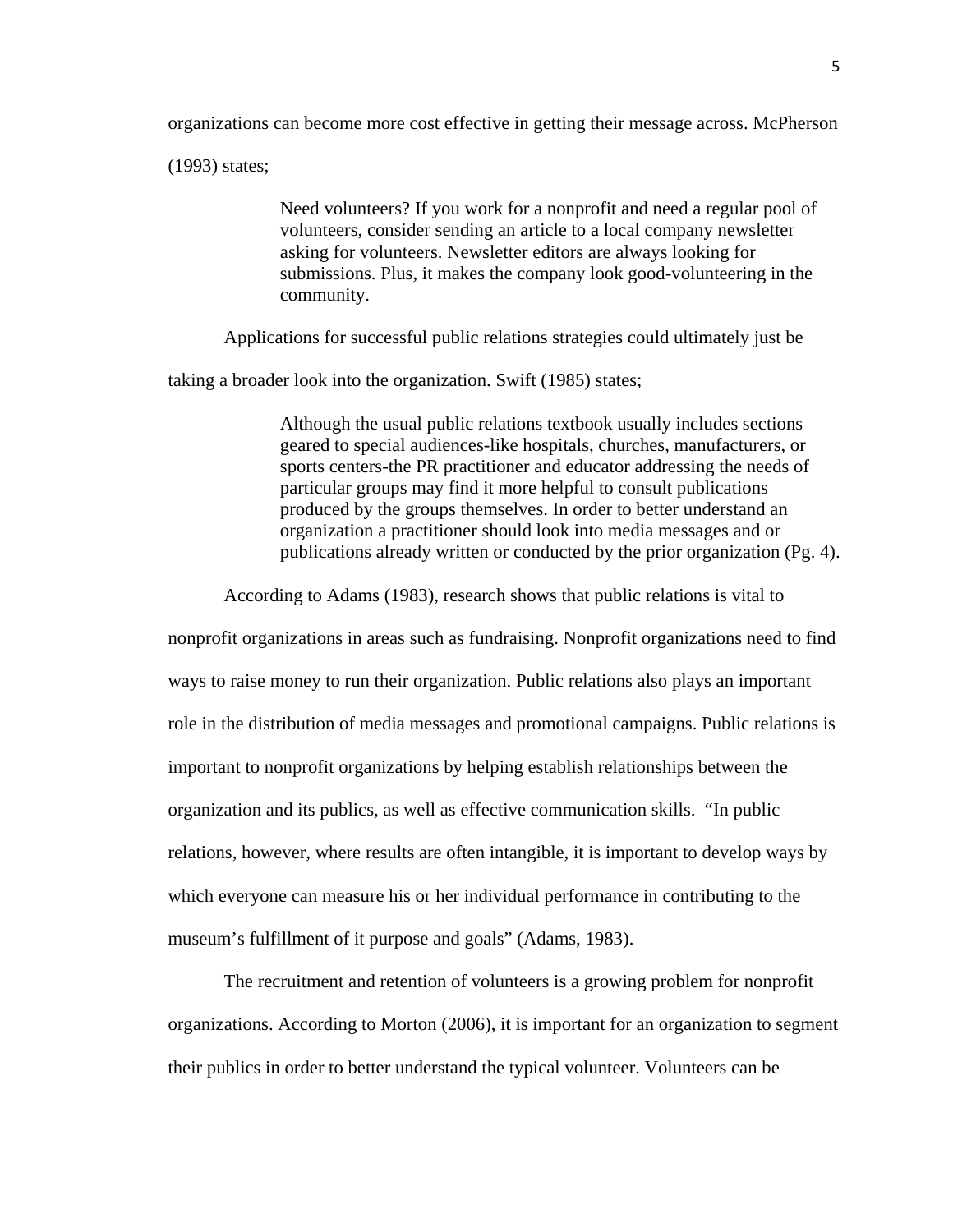segmented by their demographics, generational information, life stage information, and social class (Morton, 2006). By understanding their publics' values, demographics, and social life, organizations will have a better chance at recruiting and retaining volunteers. "By identifying characteristics that are shared in multiple segments, we can build a more complete picture of volunteers and begin to understand how to target them for our organizations" (Morton, Pg. 43).

Looking at the statistics from the Department of Labor (2009) the volunteers in the above stated segments show a continual trend. According to the Department of Labor (2009), statistics show that an estimated 61.8 million people, or 26.4 percent of the population, volunteered in the United States in 2008. The study from the Department of Labor (2009) also shows a drop in volunteers from previous years.

According to Morton (2006), knowing a volunteers' generational background as well as demographics, social class and lifestyle information is extremely important in order to successfully recruit and retain volunteers. Morton further states that studies show the target volunteer audience is likely a white female between the ages of 35 and 44, likely married with some education and with children under the age of 18. In a 2005 survey conducted by the United States Department of Labor (2009), approximately 65.4 million Americans volunteered in the period from September 2004 to September 2005, which represented approximately 28.8 percent of the population (Morton, 2006).

The Department of Labor (2009) study shows that there has been a steady decline in volunteers between the years 2004 and 2008. Persons aged between 35-44 have shown to be the consistently higher volunteering age group closely followed by those 45-54 years of age.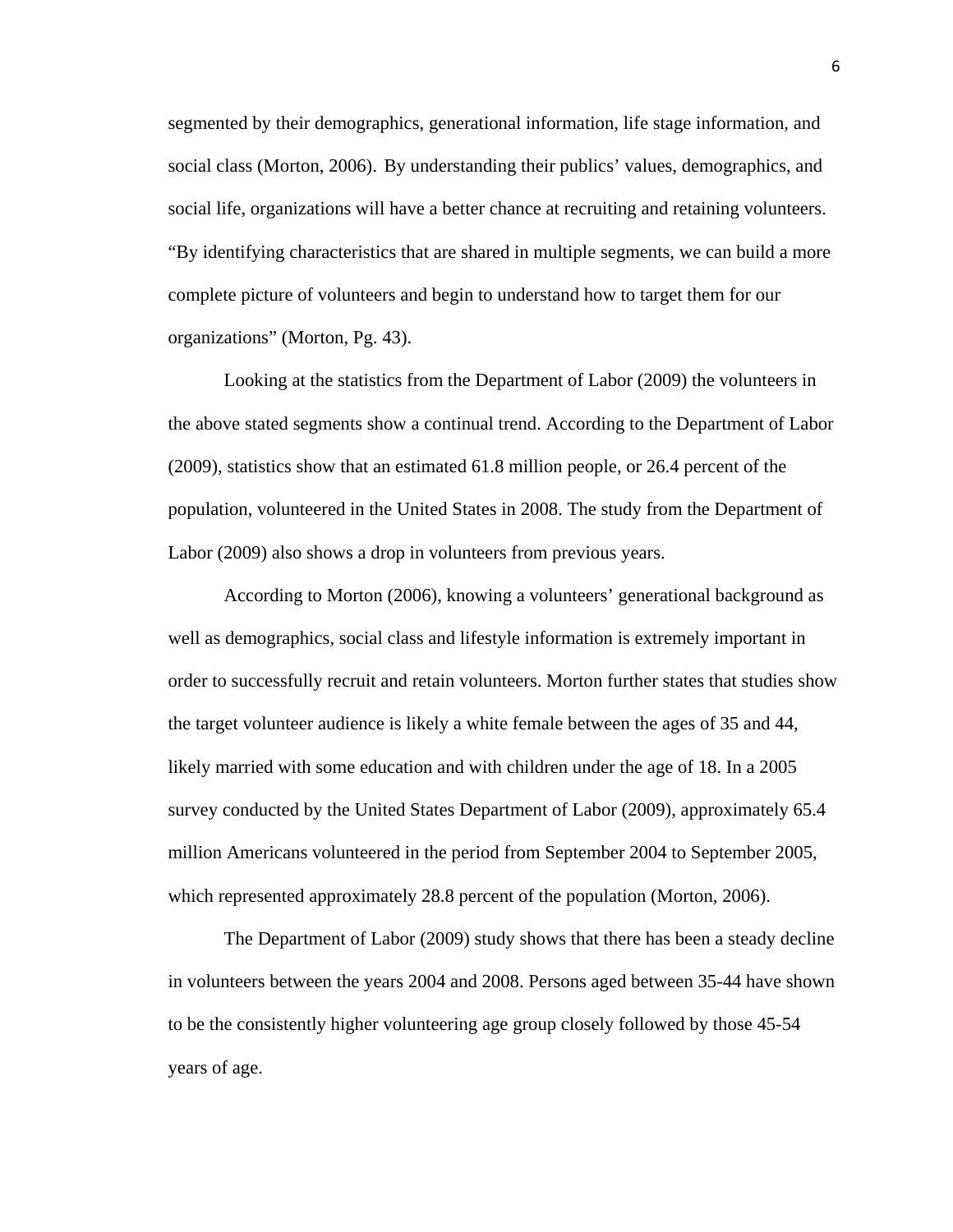In affiliation with the study of demographics and lifestyles of the typical volunteer it is as important to study their psychographic profile which suggests a way of life, a way of doing things, such as activities, interests, and opinions of consumers (Dutta-Bergaman, 2004). In order to recruit and retain volunteers, organizations must understand the individual and focus on communication strategies. According to Dutta-Bergman (2004), factors in health issues such as smoking and exercising may reflect a high level of active personal responsibility and self efficacy which are key variables of volunteers. Education is a common characteristic of the average volunteer.

Existing research brings to surface key demographic variables that are significant predictors of volunteering. Among these demographic variables, education is the most consistent predictor of volunteering. Education boosts volunteerism by heightening awareness of problems, increasing empathy, and building self confidence. Volunteering outlets need to highlight the individual's responsible commitment to the community as well as incorporate communicative strategies which are appealing to different aspects of a responsible lifestyle (Dutta-Bergman, 2004).

 Carraciolo (2003) states that volunteers need to be recognized and rewarded through learning experiences and career building opportunities. Volunteer energy; or the motivating variables that make an organization look attractive to a volunteer are very important to the recruitment and retention of volunteers. Nonprofit organizations are facing challenges in trying to meet these motivating variables. "Ultimately, it matters not what motivated the commitment or the benefit derived-what matters is that a volunteer made a difference" (Caracciolo, Pg. 8). Some of the most important motivation factors are altruism, achievement, affiliation, influence and recognition (Caraciolo, 2003).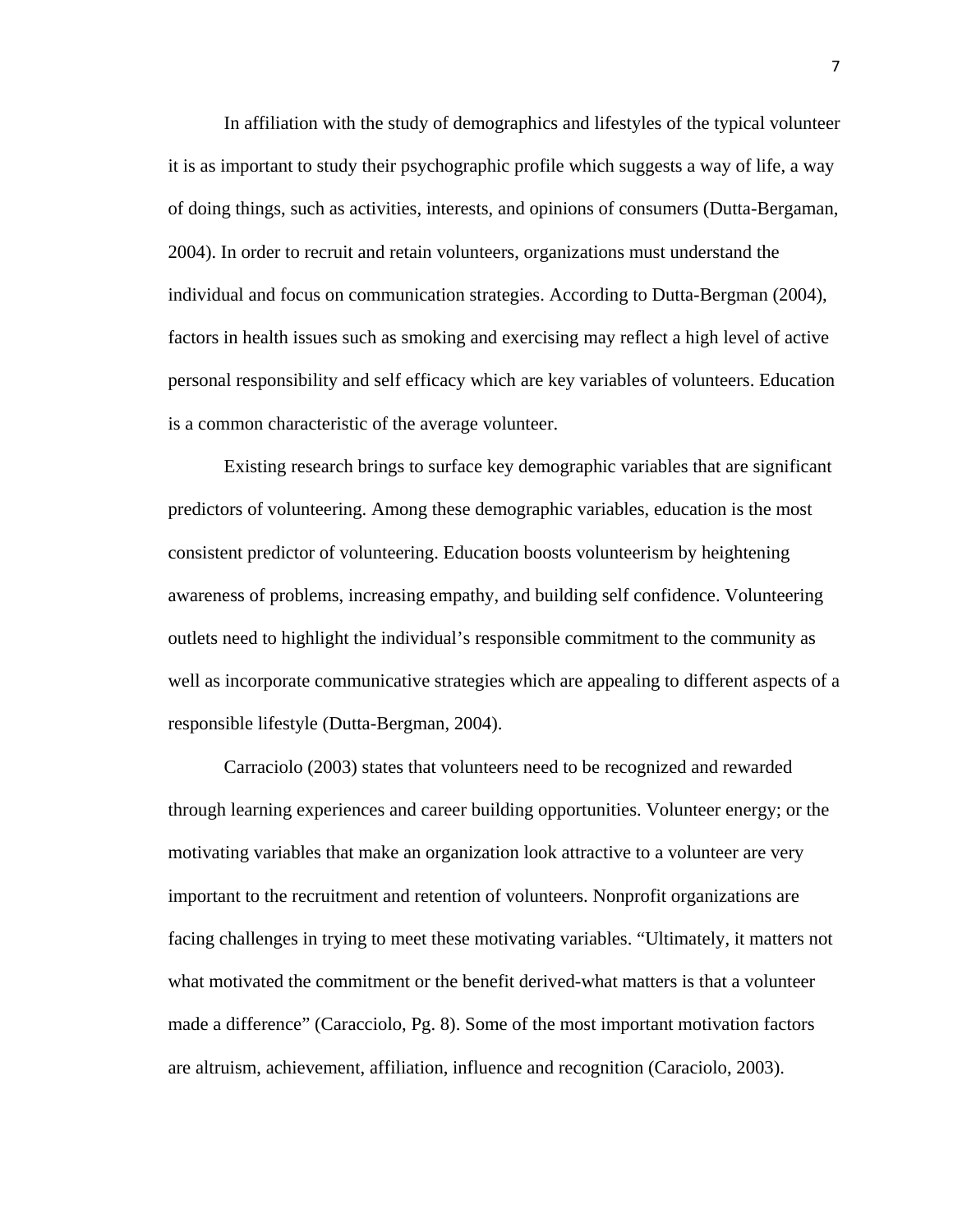According to Caraciolo (2003), volunteers need a certain energy or incentive to volunteer their time. Incentives don't have to be objects or monetary items. Caraciolo (2003) also discusses the importance of recognition and self fulfillment as some of the many important motivating variables. The ability for an individual to build their career or business is an incentive that is attractive to volunteers. There are many issues facing the volunteer such as time and talents not being utilized to the volunteers' satisfaction. Other issues that may negatively effect the recruitment and retention of volunteers are family life, generational differences as well as social life (Caraciolo, 2005).

 According to Bussell and Forbes (2002), the key to an organizations success in recruiting and retaining its volunteers is to have an understanding of motives of its target group of volunteers (Pg. 248). Every volunteer has a motive for donating their time. The goal for the organization is to determine that reason and find ways to support it. Volunteers seek out opportunities that fit with their own needs and goals (Clary  $\&$ Snyder, 1999). This is important for organizations to grasp so that they can offer opportunities to fit more needs and goals. Again, it is important to know your public so you can identify what needs and goals to offer.

According to a study by Clary, Ridge, et al. (2008), there are six major functions that motivate volunteers. Those functions are *values, understanding, enhancement, career, social* and *protective*. With the *value* function, the individual volunteers in order to express or act on important values like humanitarianism. The *understanding* function is about being able to be hands on and learning through experience. The *volunteer* is seeking to learn more about the world or exercise skills that are often unused. The *enhancement* function is more psychological. An individual can grow and develop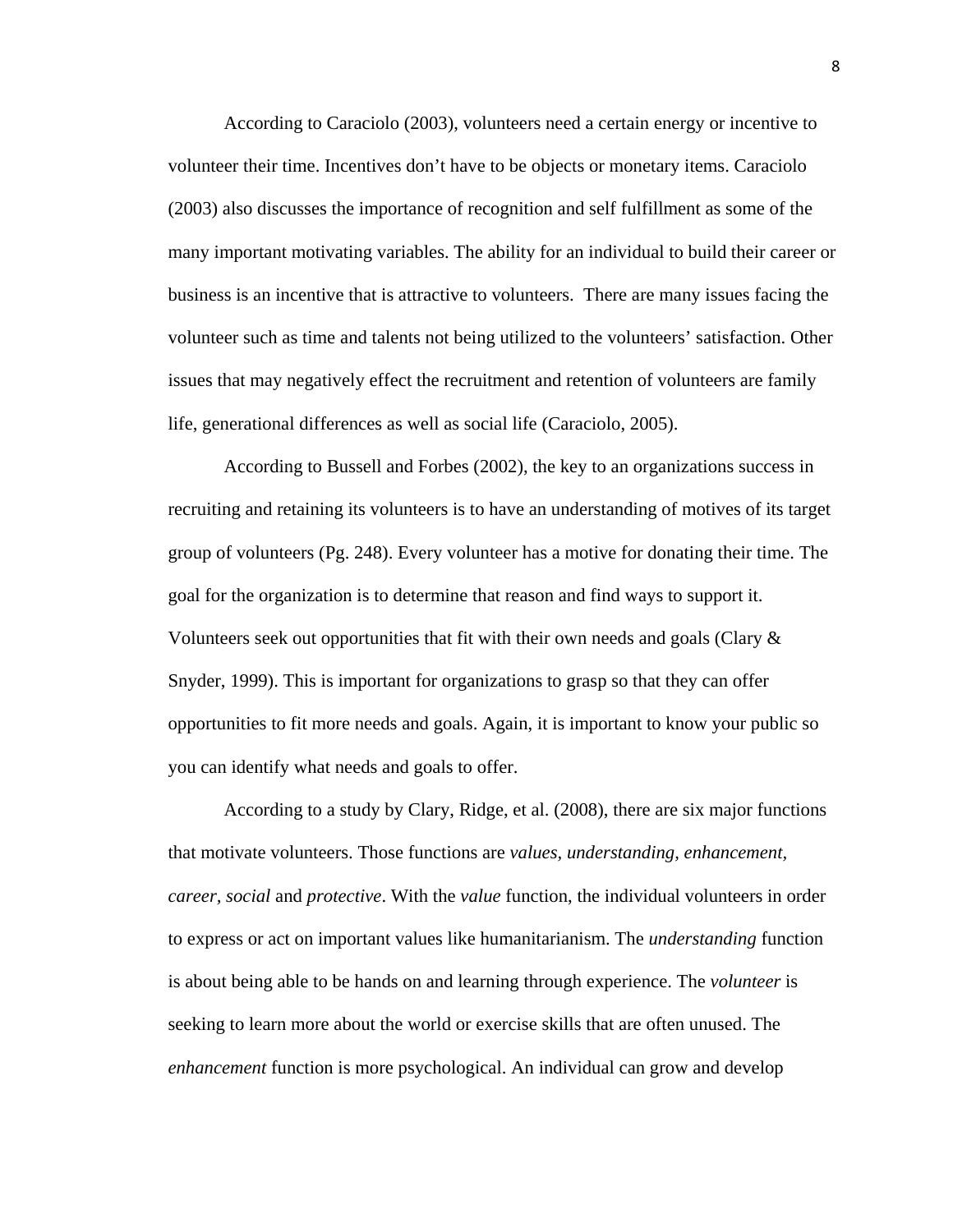psychologically through volunteer activities. The *career* function gives the volunteer the goal of gaining career-related experience through volunteering. The *social* function allows volunteers to strengthen their social relationships. Finally, the *protective* function allows the volunteer to reduce negative personal problems. By understanding the public and understanding their function, nonprofit organizations have a better chance of establishing successful relationships.

With the amount of volunteers diminishing, it is imperative for organizations to maximize volunteer retention (Gaskin, 1998). Nonprofit organizations need to find new ways to retain the volunteers they have. Trying to train new volunteers may be costly as well as time consuming. To retain volunteers could save resources, while at the same time, increasing productivity (Millette & Cagne, 2008). Current volunteers likely already understand the mission and needs of the organization and can assist in training new volunteers to save time as well. According to Hobson, Rominger, et al. (1996), creating a volunteer-friendly environment in the organization has proven to enhance retention. When a volunteer enjoys the environment around them and takes pride in what they do, they are more likely to stay around. They may also influence other people to volunteer as well. Existing volunteers are an important recruitment tool, and organizations should recognize the value and utilize their volunteers efficiently. There are many other ways to create welcome and retaining environments for volunteers. Organizations can offer incentives and practice good dialogic communication among many other tactics.

 Websites are important tools for nonprofit organizations. It is a cost effective and powerful medium in reaching a large audience. Yeon et al (2005) states

9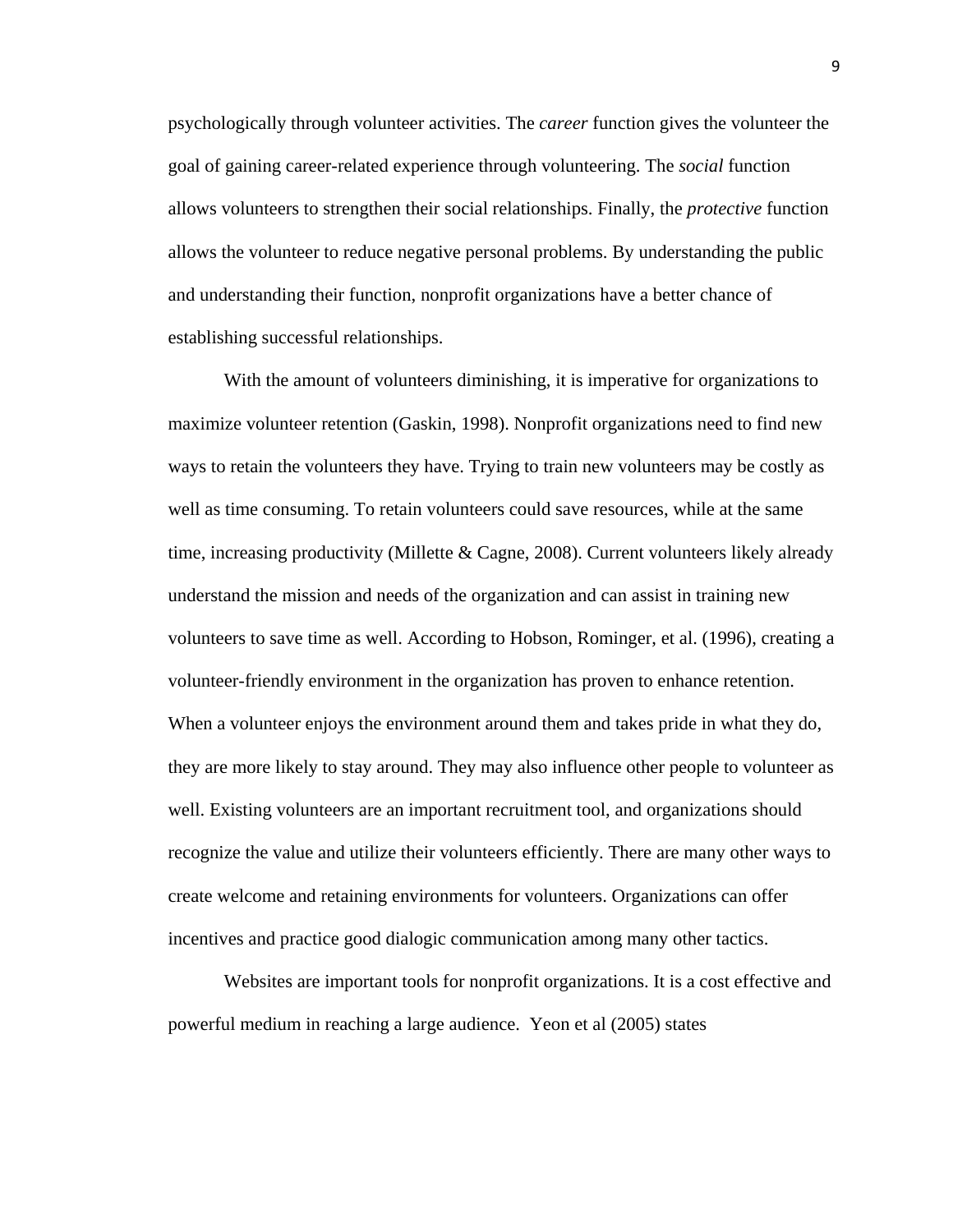Since the early 1980s when the Reagan government cut a considerable amount of financial support to the nonprofit sector, nonprofit organizations have suffered from a persistent fiscal squeeze, and thus many nonprofit organizations generally rely on donated money and volunteer staffs to operate their programs. As such, the internet-as a cost effective medium-can potentially help nonprofit organizations boost their volunteer, donor and fund-raising opportunities through effective website management. (p.63)

According to Yeon et al, (2005), a content analysis of the top 100 nonprofit organizations shows that not many of those organizations are volunteer friendly. The study also found that volunteer-related pages are more frequent on the websites of higherranking nonprofit organizations rather than on websites of lower-ranking nonprofit organizations (Yeon et al, 2005).

There is a great need for organizations and public relations to be proactive. In order to draw volunteers and make an organization stand out, organizations need to take steps in the proactive direction. They need to continuously make themselves known and promote their causes and purpose. According to Yeon et al, (2005), studies show that on the top 100 nonprofit organizations sites, the web features leaned more towards donors to an organization rather than to volunteer relations.

According to Leonard (1984), there are many useful public relations tools organizations can implement while recruiting and retaining volunteers. It is important for nonprofit organizations to highlight the positive strategies that corporations implement and look at the uses of surveys and incentives that large corporations use to draw and retain volunteers. If they are able to emulate just some of those strategies that are working through inexpensive means, they may have a better chance at their goal (Leonard, 1984).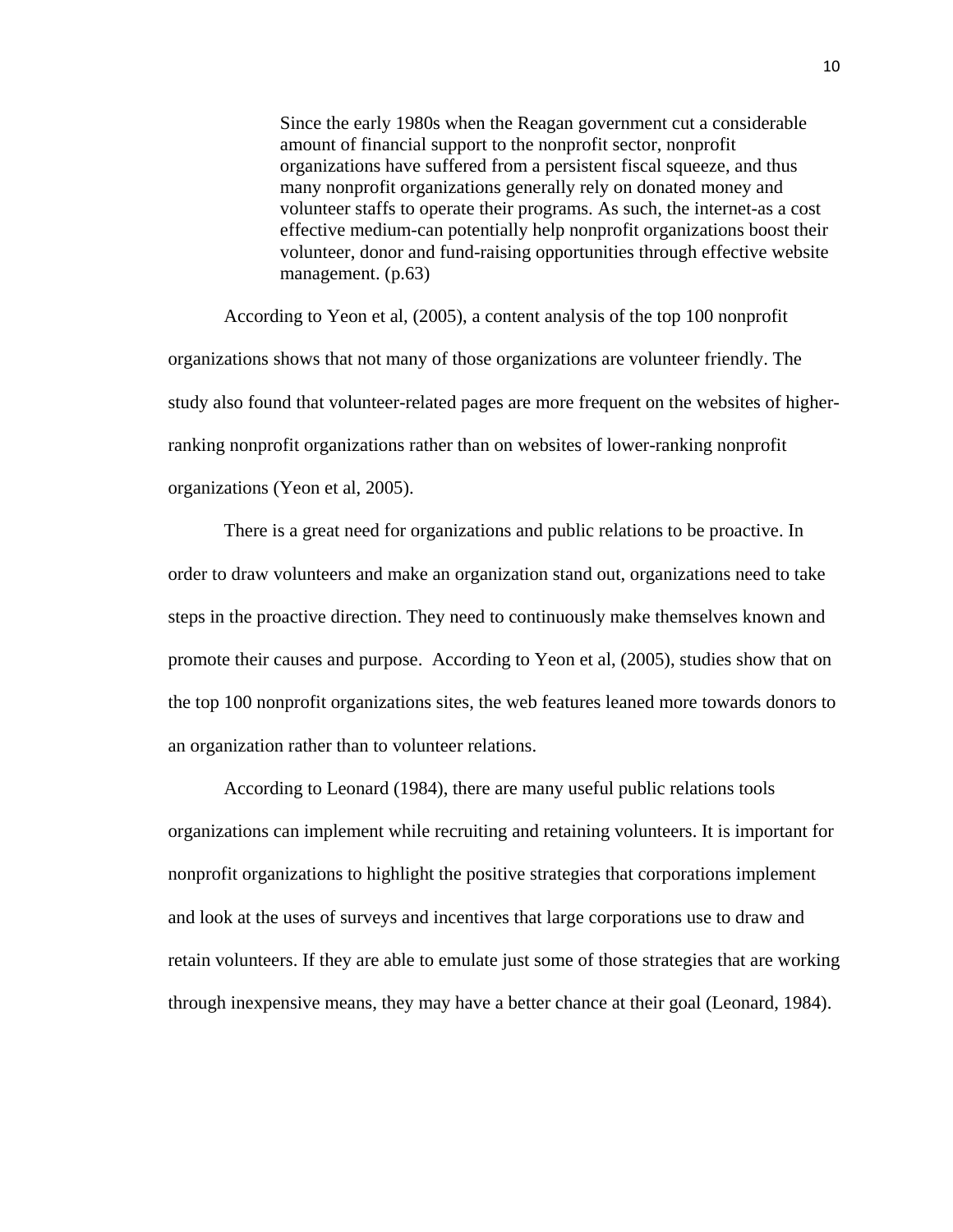Leonard (1984) focuses closely on the need and importance of corporate volunteer councils and how they can assist with the problems facing corporations with regards to volunteerism. One idea Leonard proposes is to match employee skills to volunteer openings. This type of volunteer program is a public relations strategy that could be beneficial to the nonprofit organizations.

Recognition programs are another strategy that can assist in the challenge of recruiting and retaining volunteers. There are many important volunteer programs such as community involvement grants to organizations in which employees already volunteer their time, clearing houses, as well as referring staff to volunteer placement councils. Many corporations have found that participation in a city-wide volunteer council both strengthens the effectiveness of their own program and serves to guide other corporations in developing one (Leonard, 1984).

As of 1984 there were 15 corporate volunteer councils and 8 more in the developmental stage. These councils can benefit an organization by showing them that many types of volunteer programs are available. Leonard (1984) states that company volunteer programs operate in one of two ways. Either they identify and support employees already involved in community service or they serve to match employees with specific volunteer opportunities. The ability to implement these strategies could be very beneficial in the recruitment and especially the retention of volunteers.

In order to recruit and retain volunteers, organizations must implement a good management plan (Goodlad and McIvor, 1998). Managing your business effectively is very important to effectively recruit volunteers. Good management involves good practice and principles as well as successfully implementing volunteer handbooks,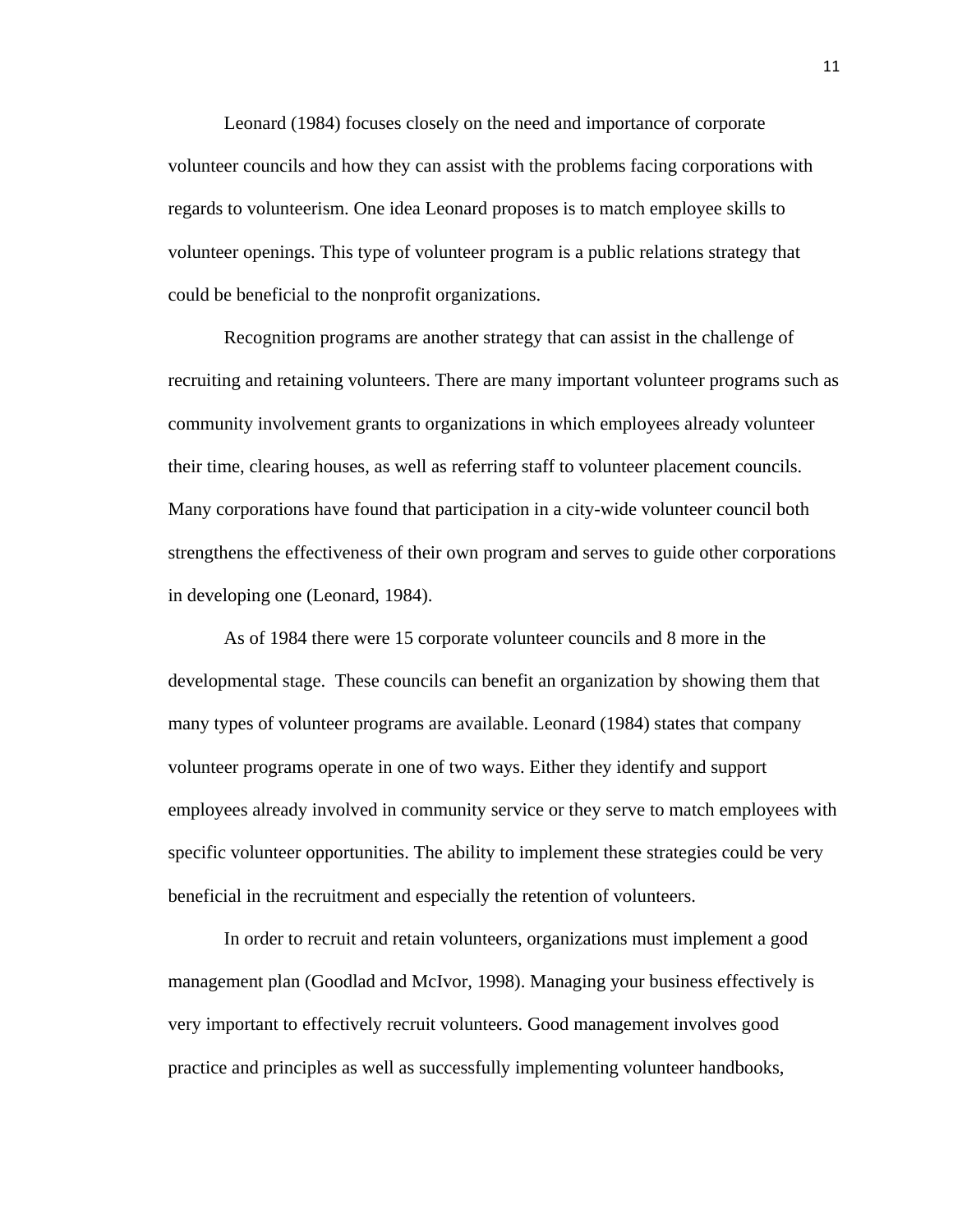agreements and job descriptions, which are helpful tools in recruiting volunteers effectively.

Goodlad and McIvor (1998) found that there are case studies that exemplify best practices in programs in the USA and Canada upon which practitioners can draw from to be successful. The need to set and evaluate a purpose or objective for the volunteer as well as for the organization is important. There are different ideas for setting up important guidelines as well as expectations for not only the volunteers but also the organization as a whole including staff and visitors. Some of the ideas discussed were feedback from volunteers, concluding observations on the management of the organization as well as motivation and support of volunteers.

According to Goodlad and McIvor (1998), it is important for organizations to see volunteers as an audience as well as a resource. Goodlad and McIvor (1998) define volunteers as an audience by stating that volunteers are recipients of enjoyable experience. These include opportunities to learn, to meet other people, and to assist others. Research indicates that museum volunteers find their work rewarding because they are offered a learning experience.

Goodlad and McIvor (1998) also state that volunteers are defined as a resource because museums are recipients of volunteers' time, a gift which has unique qualities but also incurs costs. This quality of service is difficult to surpass and an invaluable, unique asset to museums as they compete with profit-centered leisure industries. It is important to see volunteers not only as individuals with needs and motivations, but also as an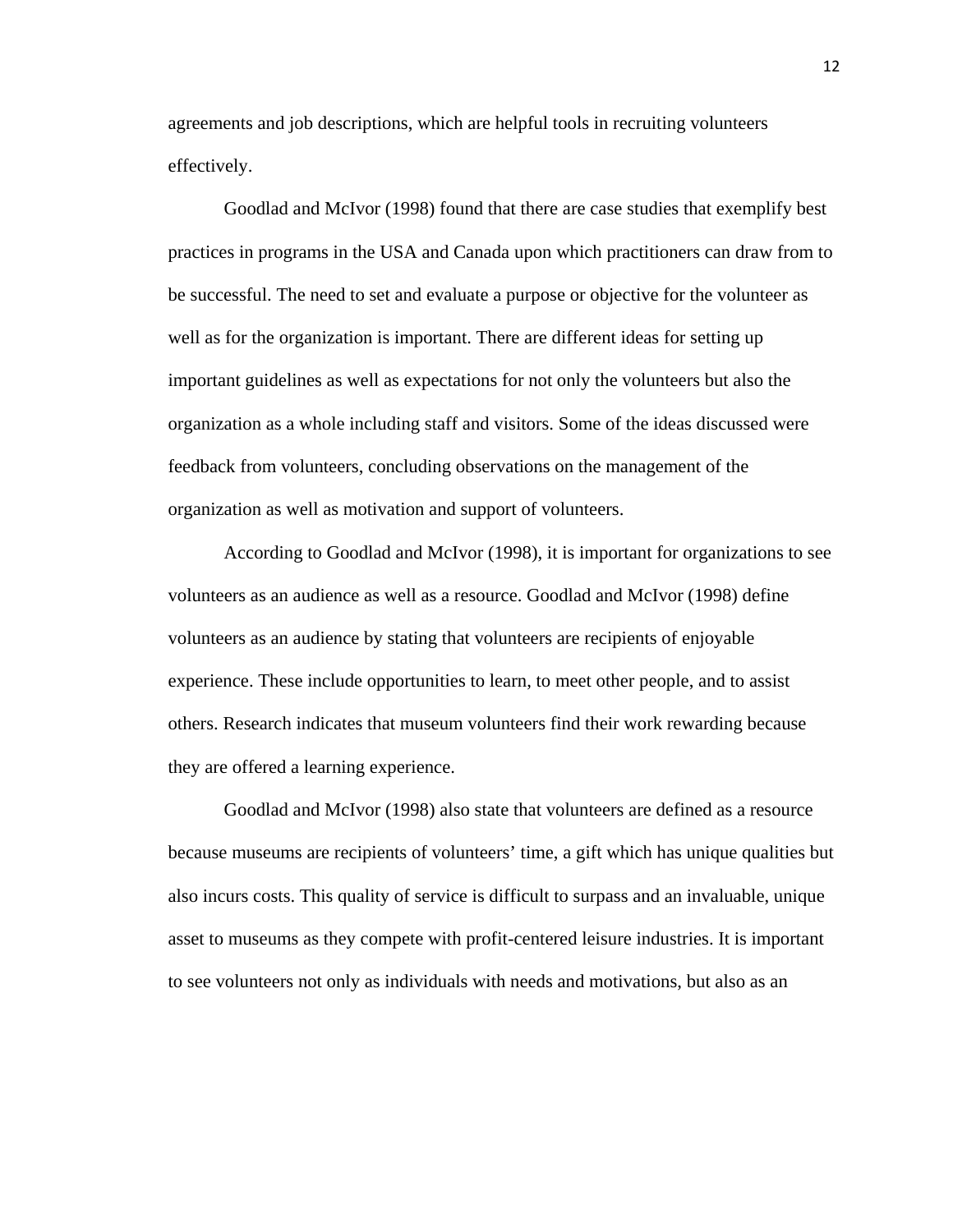audience and a resource. By defining individuals in this way public relations strategies can be created to support and better recruit volunteers.

#### **Dialogic Communication**

Dialogic communication is based on communication with or between people. It is characterized by the element of inclusion by acknowledging the other person. It is important for nonprofit organizations to establish dialogue and a relationship with current and potential volunteers. One way of establishing effective relationship management between an organization and its volunteers is through two way and dialogic communication (Kent & Taylor, 1998). Dialogic communication is an important step in understanding how organizations can build relationships that both serve organizational and public interests (Kent  $& Taylor. 1998$ ), in this case being both current and potential volunteers.

Dialogic communication is an important factor when looking at establishing relationships between Indiana Museums and their volunteers. By establishing a relationship and acknowledging the other person, the retention and recruitment of volunteers may be stronger. A collaborative environment within a relationship indicates there will be a strong chance of success of the relationship becoming one of taskaccomplishment (Blake & Mouton, 1985). Meaning that what the organization set out to do they are more likely to accomplish by practicing dialogic communication. Dialogic communication includes five important features; *mutuality* which is the recognition of organization-public relationships; *propinquity*; the temporality and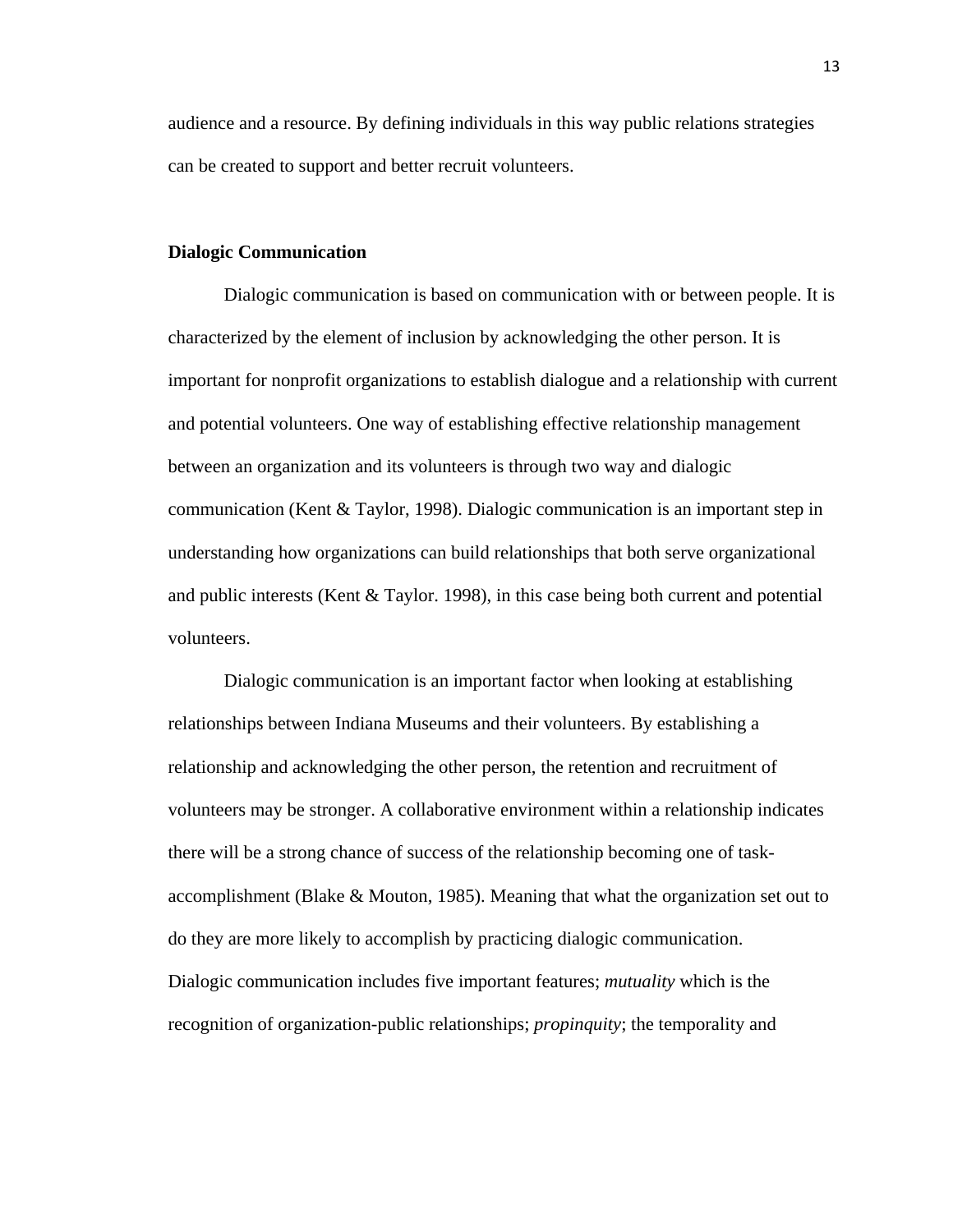spontaneity of interactions with publics; *empathy*, which is the supportiveness and conformation of public goals and interests; *risk*; the willingness to interact with individuals and publics on their own terms; and *commitment*, the extent to which an organization gives itself over to dialogue, interpretation and understanding in its interactions with publics (Kent & Taylor, 1998).

Museums can benefit from practicing and succeeding in these five elements. Creating relationships with your publics increases effectiveness and productivity. Mutuality and recognition, as well as establishing an organization-public relationship, is the first step in succeeding.

 Kruckeberg and Stark (1988) describe empathy as a necessary aspect of community building. Kent and Taylor (1998) indicate that public relations practitioners have the ability to create, adapt and change relationships through the Internet, establishing a virtual community through dialogue. The museum organizations have the opportunity to build a community through dialogue and change the relationships they have with their public of interest by adapting to the changes over the years. With the internet being a large medium to gain and retain volunteers, museum organizations need to establish this virtual community to gain a better chance at succeeding in their taskaccomplishment.

Commitment, in the sense of dialogic communication, refers to the maintaining of the relationship between an organization and its public (Kelly, 1998). It is essential in managing effective relationships. Trust and credibility are two important elements when trying to establish a successful relationship with your public. Commitment in an organization-public relationship establishes trust, credibility and a sense of connection.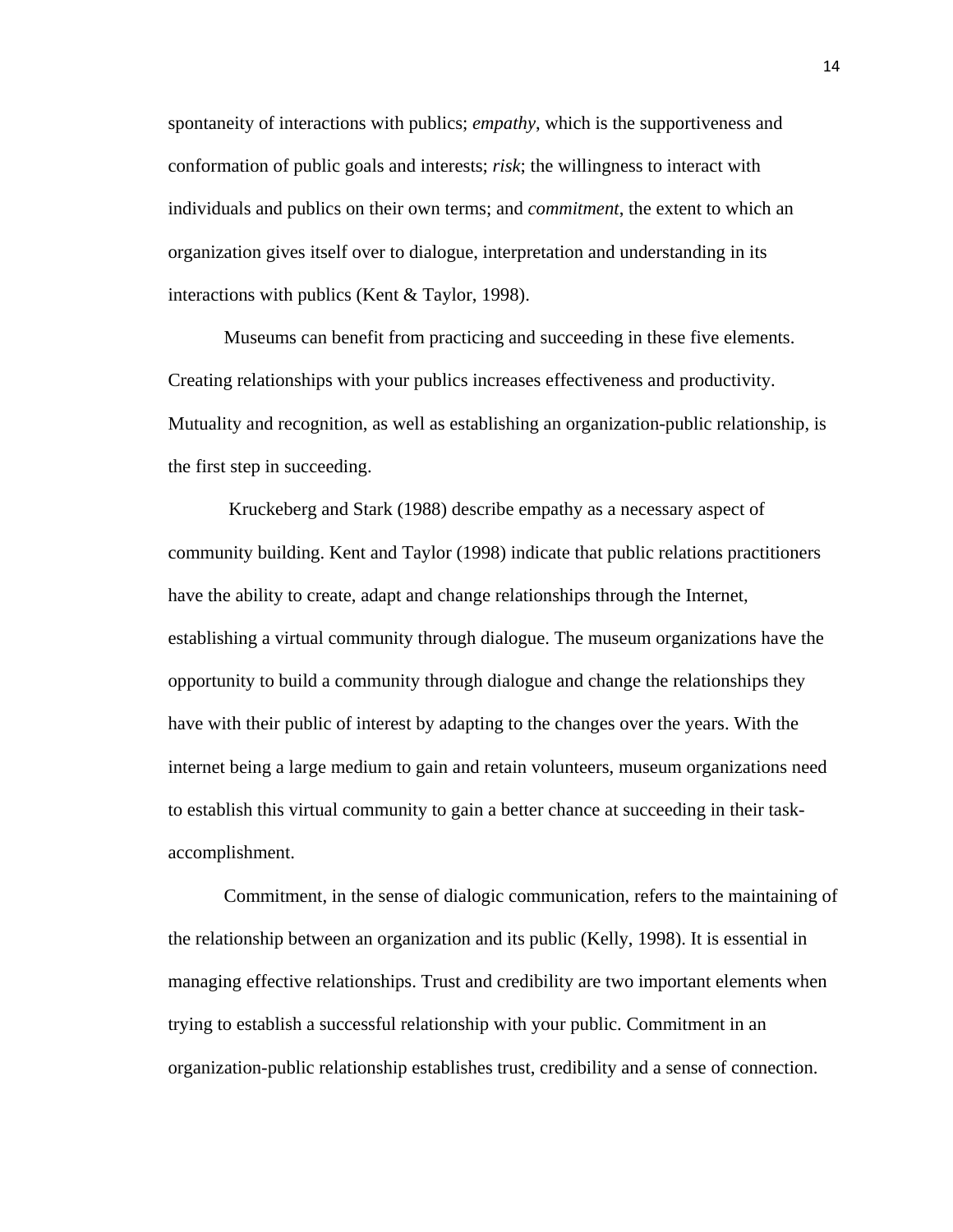Having this commitment can help museums maintain their volunteers as well as help draw them in.

Propinquity establishes that similarity of thought in a dialogic setting is not only concerned with the present, but is forward looking as well (Anderson 1994). Propinquity can allow museums to relate to their public both in the present as well as in the future. By relating to volunteers and establishing that similarity in values and goals, the museum may have a better chance at establishing a stronger relationship and aid in the recruitment and retention of volunteers.

#### **Research Questions**

By studying past and present research the following research questions can be determined. Through the literature much research and theories have been found further research is needed to expand off of these ideas. The proposed research questions are the holes in the findings and could benefit organizations with further research.

#### **RQ1:**

What online strategies are nonprofit organizations in Indiana using to attract young (under 40) volunteers?

#### **RQ2**:

How can nonprofit organizations in Indiana use the web to better engage current volunteers?

#### **RQ3:**

Would webpage features and content, if applied effectively, help in the recruitment and retention of volunteers?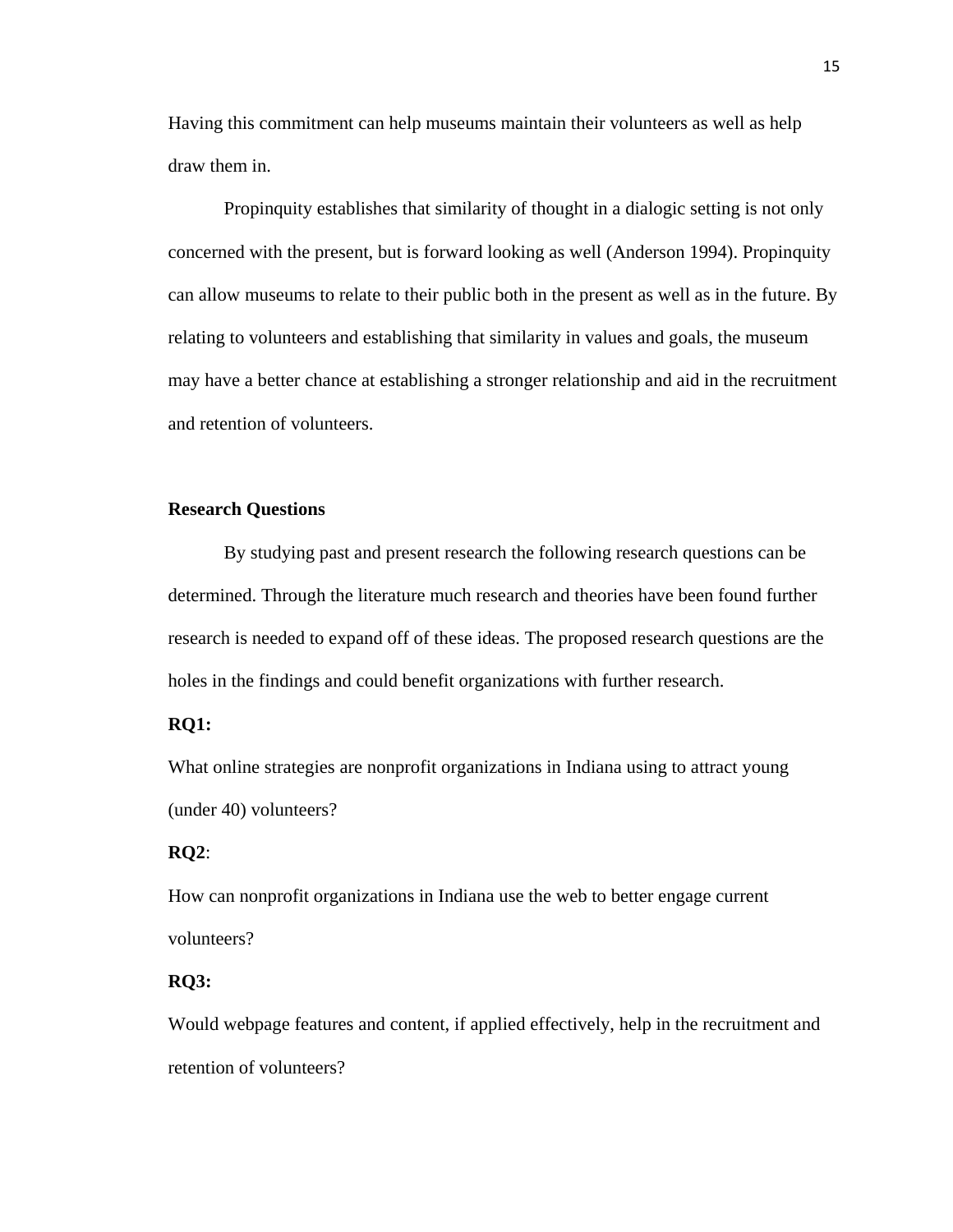# **RQ4:**

Which nonprofit organizations in Indiana best utilize web-based dialogic

communication?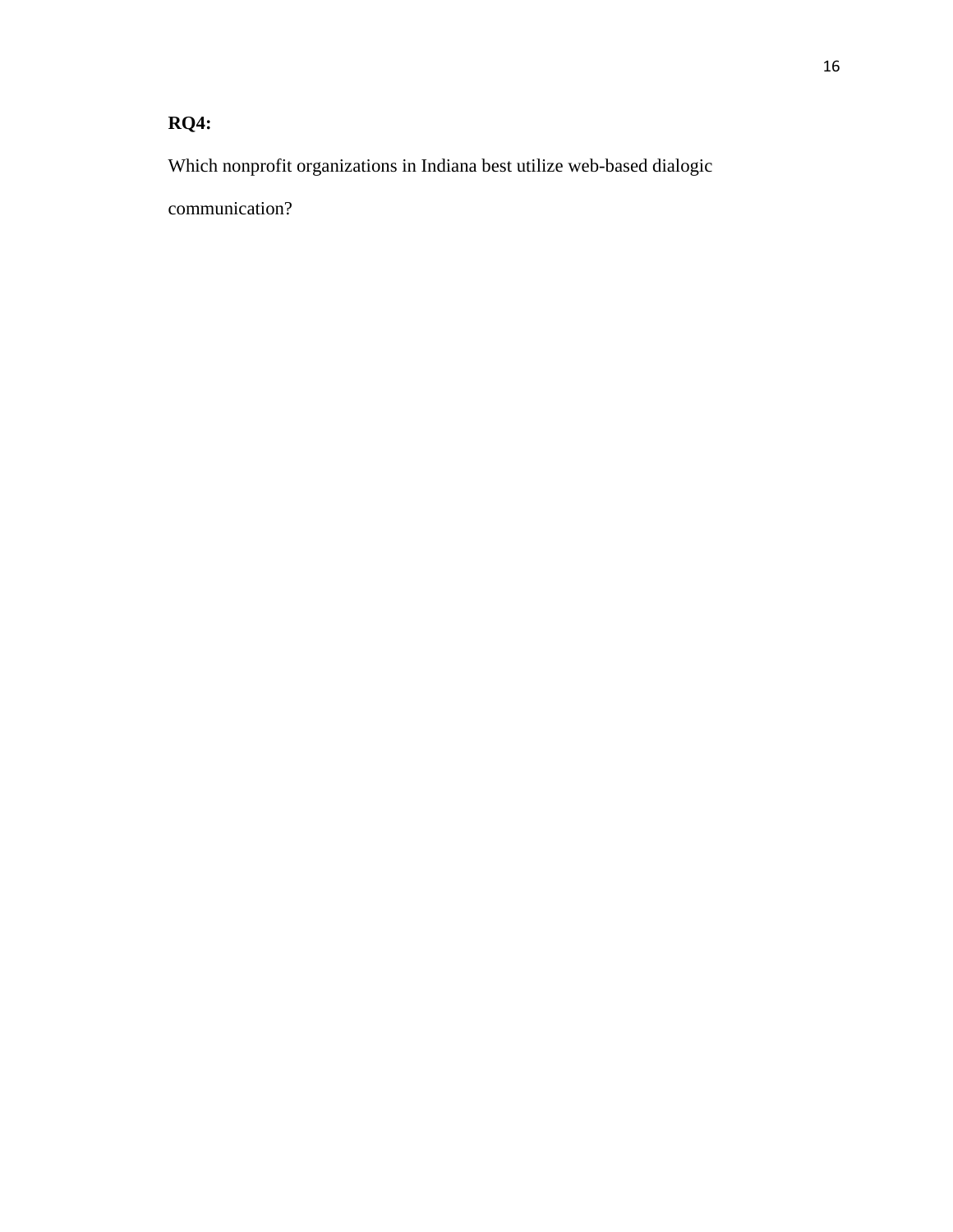### **Chapter III**

#### **Methodology**

 The study consisted of a content analysis of the websites of 46 Indiana museums in order to study the retention and recruitment of volunteers in nonprofit organizations. The focus was to examine how accessible each website was for potential, as well as current, volunteers. It also examined whether the communication focus of the website was on volunteer recruitment and retention or on financial donations. There were a total of 75 Indiana museums that were found on [http://www.visitindiana.net/museum.html,](http://www.visitindiana.net/museum.html) a list compiled by the Indiana Tourism Bureau. From those museums only 46 had websites.

 Indiana museums were chosen for two reasons. The first was to establish a finite number of instances to examine whether dialogic communication was being used on nonprofit websites. The second reason for selecting the population was for the matter of convenience, as the researcher is from Indiana. The key to an organizations success in recruiting and retaining its volunteers is to have an understanding of its audience such as their motives, demographics and goals. Coders looked to see whether the websites tried to obtain any of that information.

 The purpose of this study was to determine which web tools were being utilized for the purpose of recruiting and retaining volunteers. The key to an organizations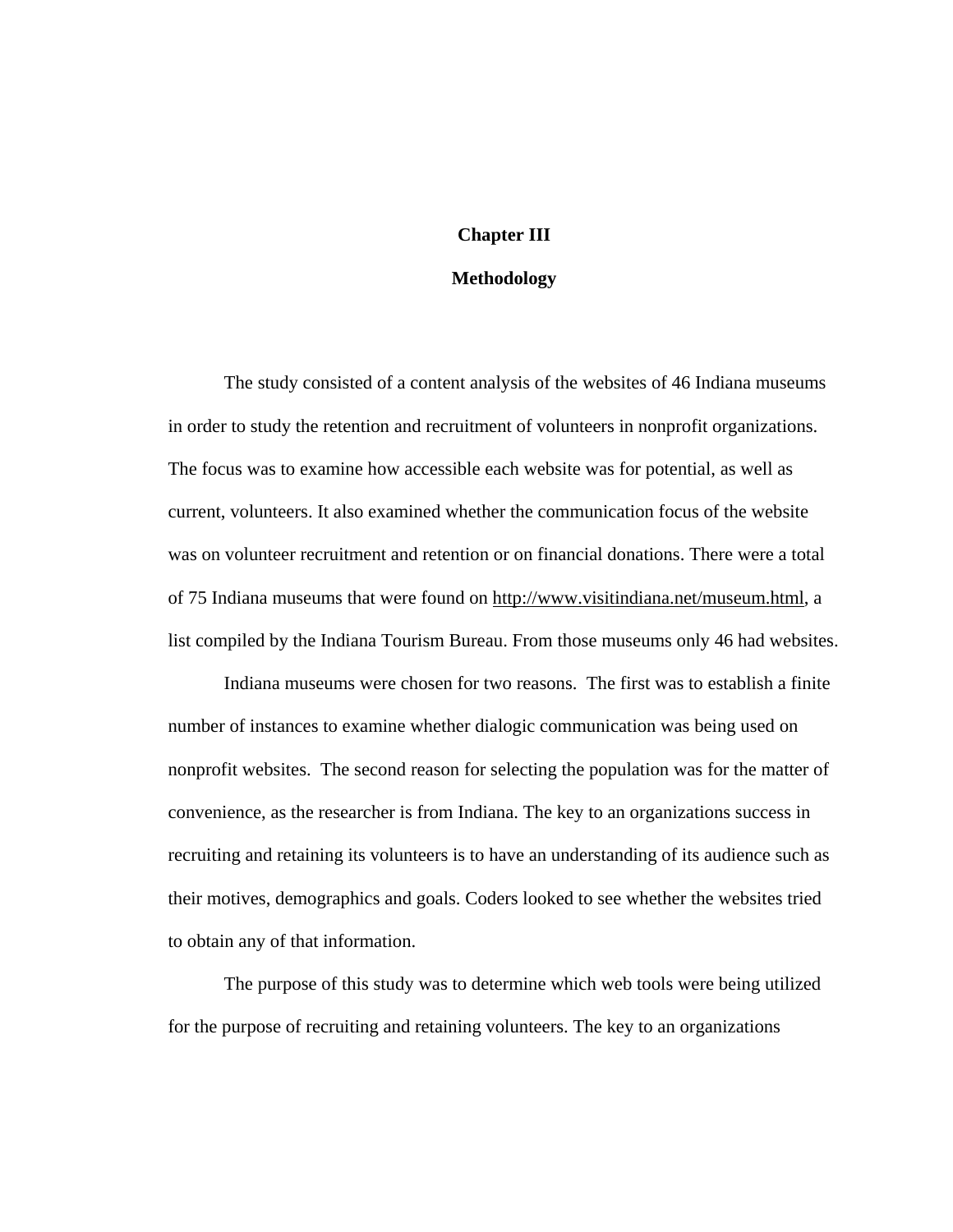success in recruiting and retaining its volunteers is to have an understanding of its audience such as their motives, demographics and goals. Coders looked to see if the organizations' tried to obtain any of that information through their site. Coders were directed to determine what web tools were being utilized that would attract current and potential volunteers. They were also directed to determine if the Websites addressed volunteer motives, demographics, goals, and incentives. Coders were instructed to note any of these findings on their code sheet.

#### **Categories of Analysis**

Coders were instructed to look for information consistent with content analyses conducted by Kent and Taylor (1998) and by Supa (2005). However, coders were additionally directed to look for information on each museum website that pertained to volunteer information. A code sheet is included in Appendix A.

The study also looked at what was needed of the volunteer. The presence or absence of requirements of the volunteer and whether or not there are any incentives to volunteering were also examined. By looking at these key factors, it can help to determine what kind of relationship the museum has with their volunteers. Offering incentives for their time and listing requirements including age, training and education may be important factors for potential volunteers considering which organization they may wish to become involved with. Knowing what to expect from each other as well as recognition and appreciation is an important communication tool the museums can convey through their website.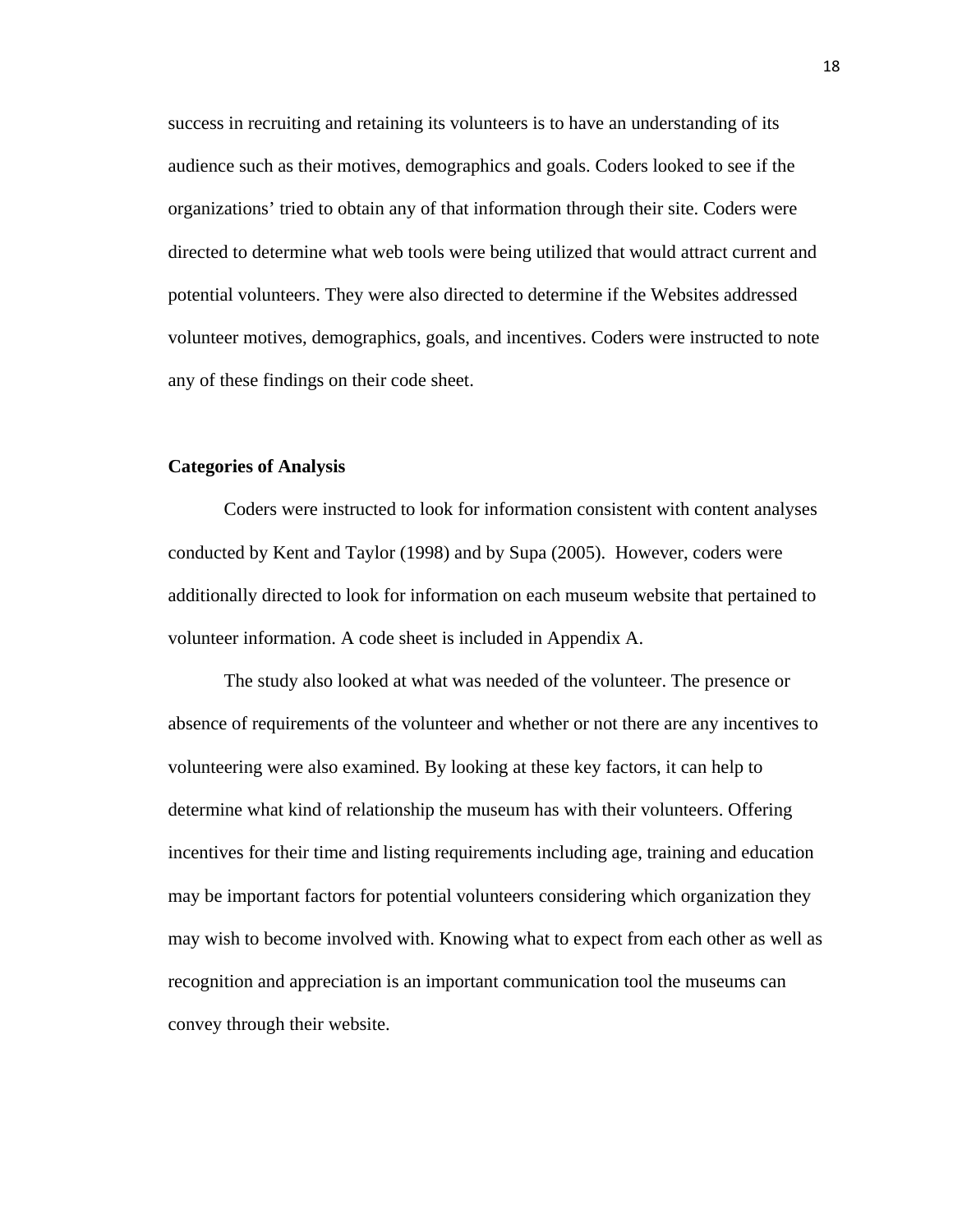The study also focused on financial donations. It looked at whether the museum websites offered links to donor information and whether that link was accessible on their homepage making it easy to donate. Again, this is important to see how easily accessible the museum has made it to people wanting to make donations. The analysis also determined whether there was a mission statement solely focused on donors. As well as with the volunteers, the study looked at the ability for donations to be made online as well if contact information of an organizational representative was made available for potential donors.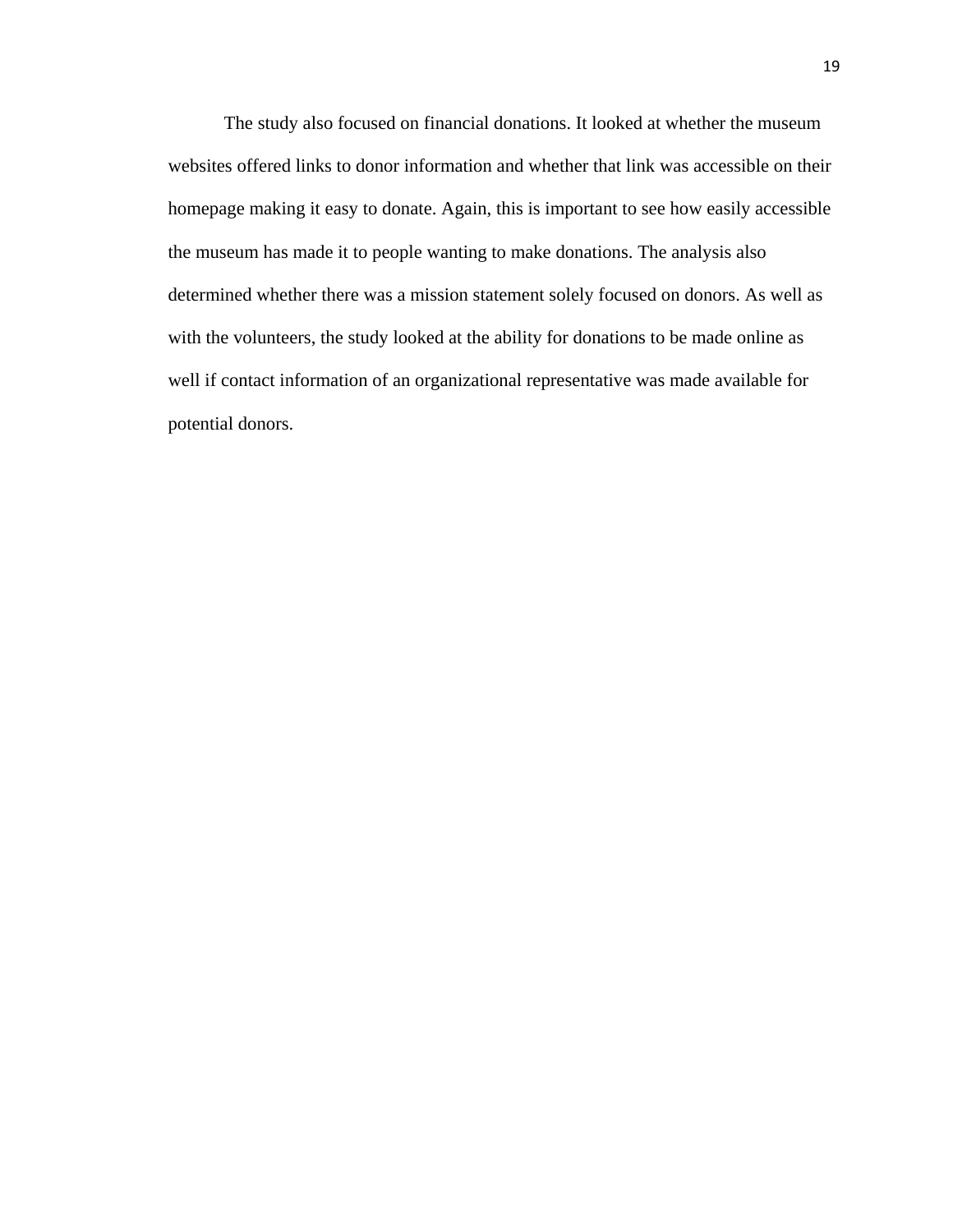### **Chapter IV**

#### **Results**

Through a content analysis, a total of 46 Indiana museums were coded to determine how accessible and user friendly they were for volunteers. The study looked at how volunteer focused each website was as well as their focus on donations.

# **RQ1: What online strategies are not-for-profit organizations in Indiana using to attract young (under 40) volunteers?**

The Indiana museum websites that were studied did not use online strategies effectively to attract younger volunteers. They lacked volunteer information and accessibility. Only (75%) of the websites included requirements for the volunteers. Age was one of these requirements, but not all those museums that listed requirements had a minimum or maximum age listed. The Indianapolis Museum of Art and Indianapolis Children's Museum established a more open and accessible site that might draw a younger crowd. Their sites were fun and they offered mission statements that were geared toward a multigenerational audience.

This was a problem area that the study has exposed for the Indiana museums. There was nothing that stood out that was aimed at bringing in a younger crowd. Most of the Sites lacked enough information to draw any crowd.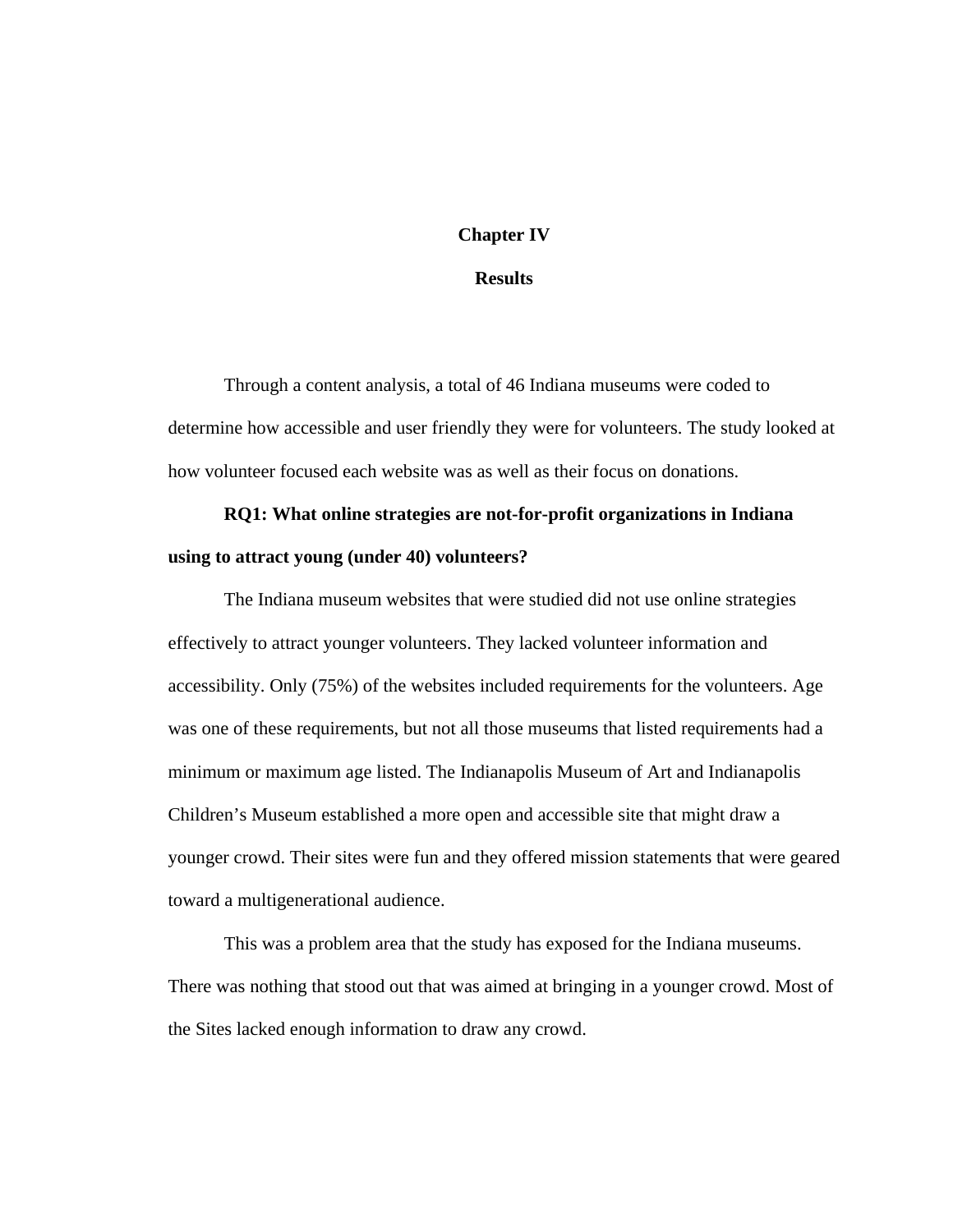# **RQ2: How can not-for-profit organizations in Indiana use the web to better engage current volunteers?**

Out of fort-six total websites only nineteen (41%) offered links to volunteer information. Of those nineteen websites with links to volunteer information, sixteen of them (84%) have the link accessible on their homepage.

Eleven of the nineteen Websites (57%) that contain a volunteer link have a mission statement solely for the purpose of the volunteers aside from the overall organization's mission statement.

A website was coded as offering positions as long as they listed a job category or specific task. Some websites stated they needed clerical work and some were more specific and gave the position title. Both of these were considered as having positions listed. Of the nineteen volunteer websites, twelve of them (63%) listed volunteer categories or specific volunteer opportunities. Eight of those twelve websites (66%) listing volunteer positions also listed the description of each job to better inform the individual what the position entailed. Only two of those twelve (2%) websites offered information on hours and availability.

Also, of the twelve websites there were a total of 113 positions listed averaging nine positions for each. Most of the twelve websites only offered a few positions, yet there were several that had many positions listed. Only nine of the twelve (75%) websites offering position information, included requirements for the position. Requirements included any necessary training, experience, education or any other requirement an individual should have or they would prefer for each position.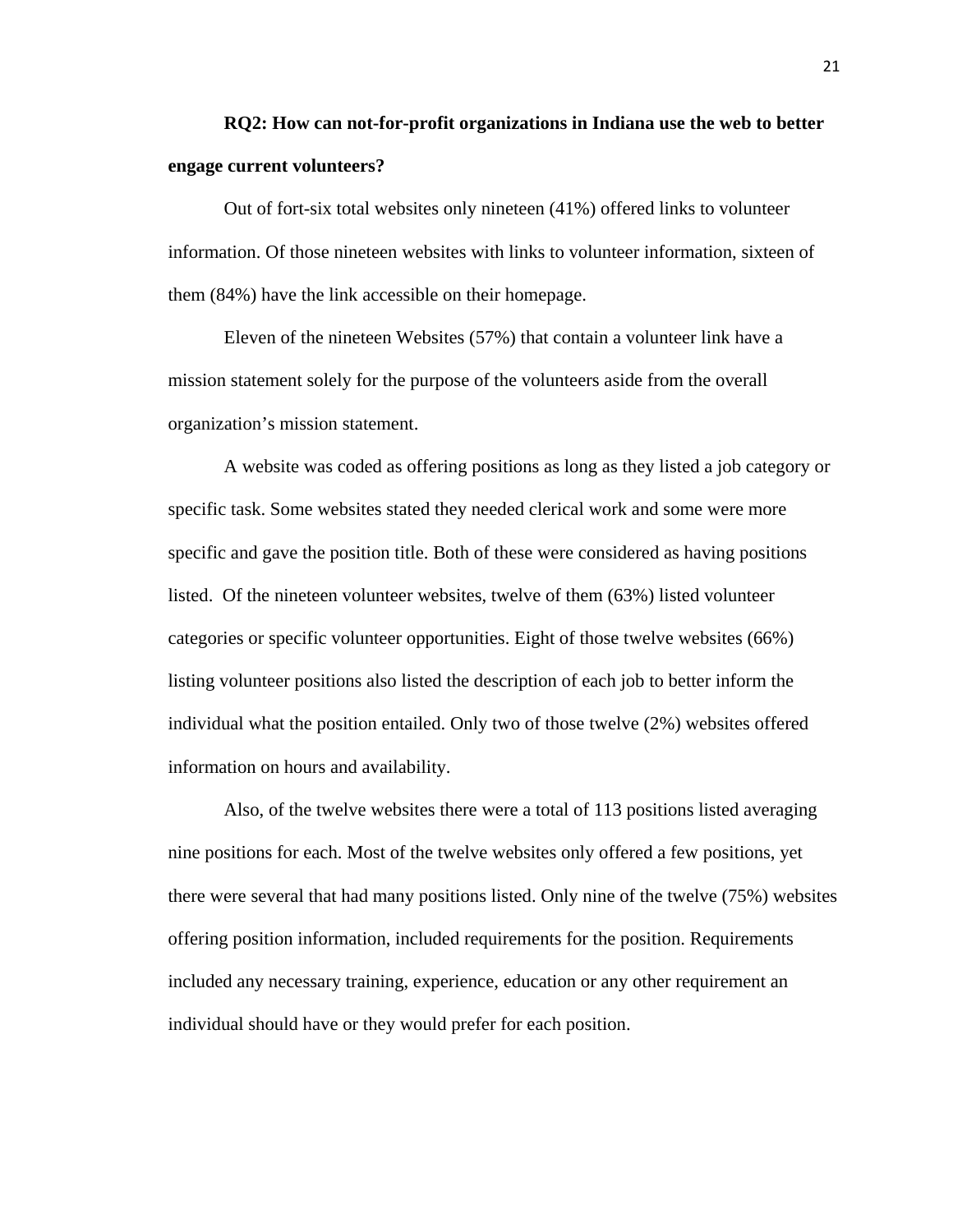Of those nineteen websites with volunteer links, fifteen of them (79%) offer the opportunity to sign up online. Being able to sign up online to volunteer includes being able to submit an application to volunteer electronically as well as being able to print or access the paperwork to submit for volunteer opportunities whether it is electronically or by other means.

# **RQ3: Would Web Page features and content if applied effectively help in the recruitment and retention of volunteers?**

There are seventy-five Indiana museums and only forty-six of them (61%) had a supporting web page. In a time that is very dependent on new technology and the internet, museums can benefit from taking advantage of effectively applying web page features and content.

Only six of the nineteen websites (31%) offering volunteer information listed incentives for becoming a volunteer.

Out of the nineteen websites offering volunteer links, seventeen (89%) of them offered contact information for the volunteer. Eight of those seventeen (47%) websites included contact names. Sixteen of the seventeen (94%) included email addresses for additional information. Fourteen of the seventeen (82%) websites included phone numbers and only one of the seventeen websites (5%) included a picture of the contact people.

Nonprofit organizations can better utilize the web by establishing ways to create relationships with their public. They can create web based communities by creating blogs for current volunteers to interact with each other. They can create ways to interact with their volunteers to gain insight from them. The museums studied could make their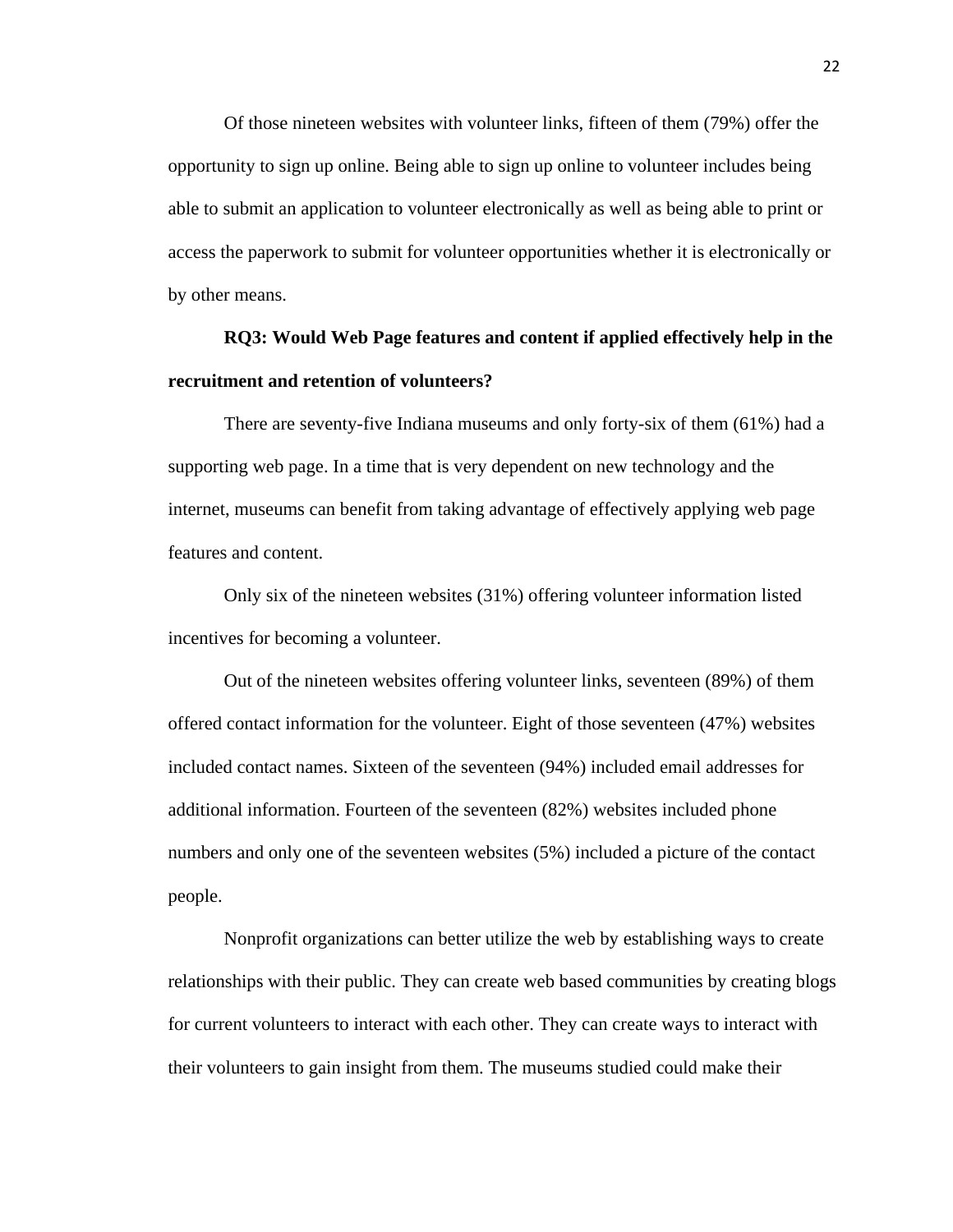websites more accessible to their publics by making the websites more informative. All the websites should offer volunteer links on the homepage.

# **RQ4: Which not-for-profit organization in Indiana best utilizes web-based dialogic communication?**

Of the Forty six total Indiana museum websites studied, the Indianapolis Children's Museum and the Indianapolis Museum of Art were the most volunteer focused websites. The Indianapolis Children's Museum had a volunteer link on the homepage as well as a mission statement for the volunteers. It was one of the few websites that listed the description of the specific volunteer opportunities as well as a way to sign up online to volunteer for those positions. The only downfall from that website was that it didn't offer contact names, phone numbers or pictures of the contacts.

The Indianapolis Museum of Art also listed opportunities available to volunteers as well as descriptions and requirements needed for those positions. The website did not offer availability for the positions nor did they have contact names or pictures. These were the two websites out of the forty-six that met the most criteria from the content analysis.

#### **Other Findings**

The content analysis also looked at the museums focus on donors. Since volunteering is in a way donating to the organization, it was important to see if museums focused more of their resources on financial donations or volunteer donations.

Twenty one out of the forty six (45%) websites being coded offered a link to donate financially whether it is through a membership or contribution. Twenty of those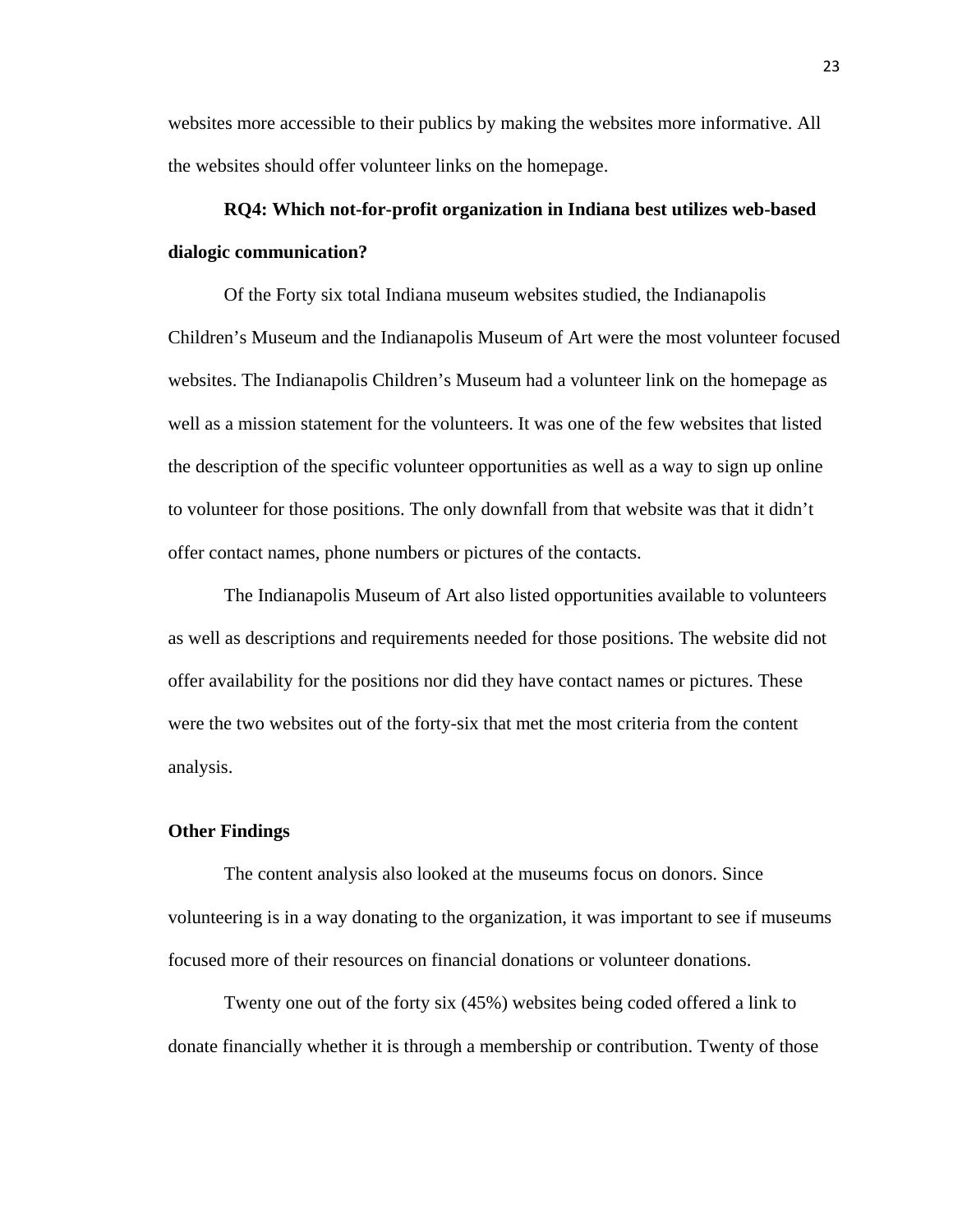twenty one (95%) websites had a donation link located on its homepage. Eleven of the twenty one (52%) websites offering links for donations had its own mission statement. The mission statement was geared toward donors apart from the organization's overall mission statement. Fourteen of the twenty one (66%) websites had option to donate online. Most of these options included being able to make an electronic payment. Thirteen of the twenty one (62%) websites offered some sort of contact information for donor.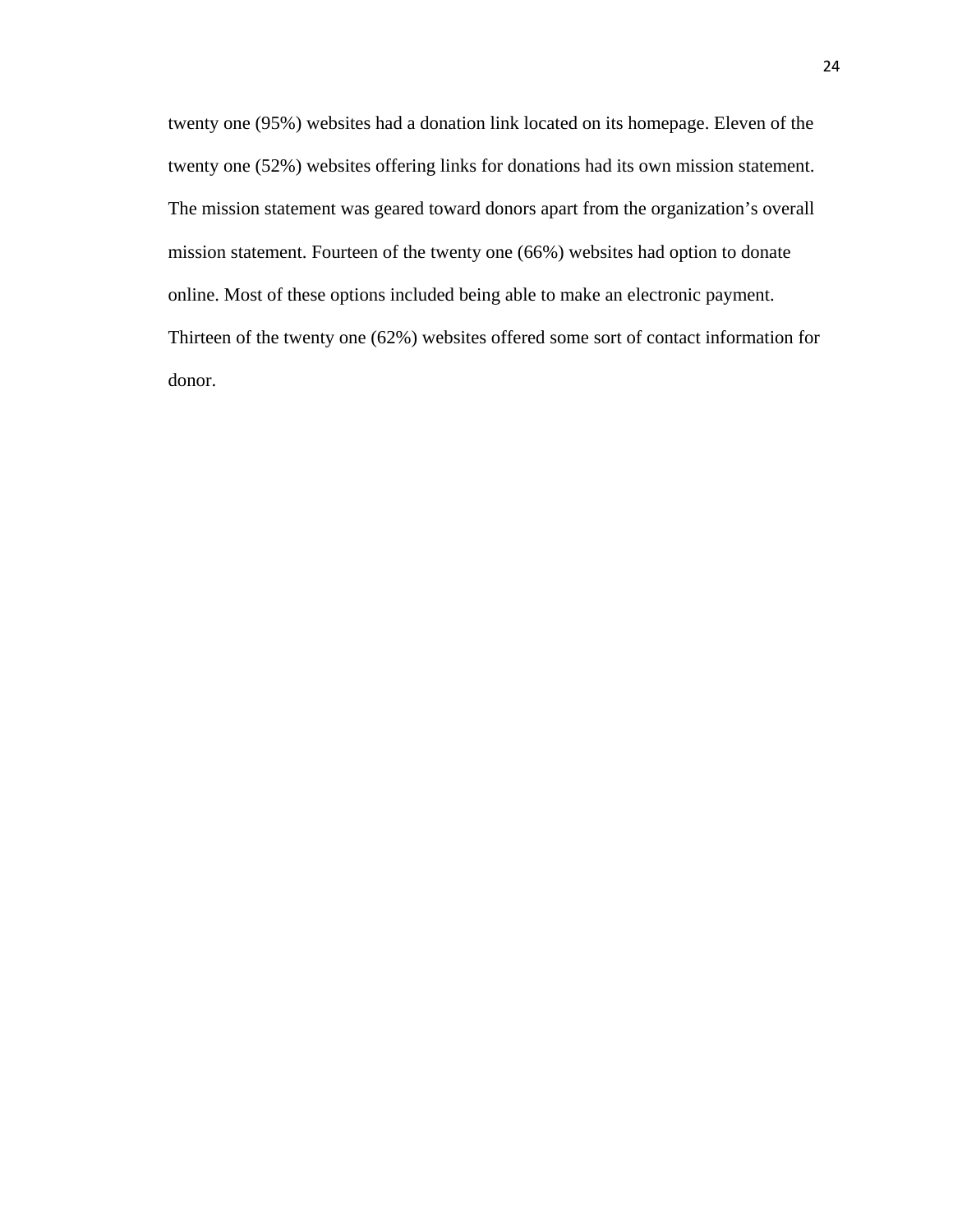# **Chapter V**

## **Discussion**

.

Membership is the backbone of any nonprofit organization and recruitment and retention is the constant challenge facing every volunteer leader today. Volunteerism is viewed as essential in the success of an organization which is why this study is important in determining what organizations can do to retain and recruit volunteers. Recruiting volunteers is a constant challenge for nonprofit organizations. Actively recruiting new volunteers, along with actively retaining active volunteers, are mission critical activities for any volunteer-based organization.

This study explored what web tools nonprofit organizations, in this case Indiana Museum Websites, were utilizing as well as lacking in the recruitment and retention of volunteers. The study also addresses the importance of dialogic communication and whether the Indiana websites practice dialogic communication. The purpose of this study was to obtain useful information which may help support the questions behind retention and recruitment of volunteers by analyzing one of the main recruiting and marketing tools, the museums' websites.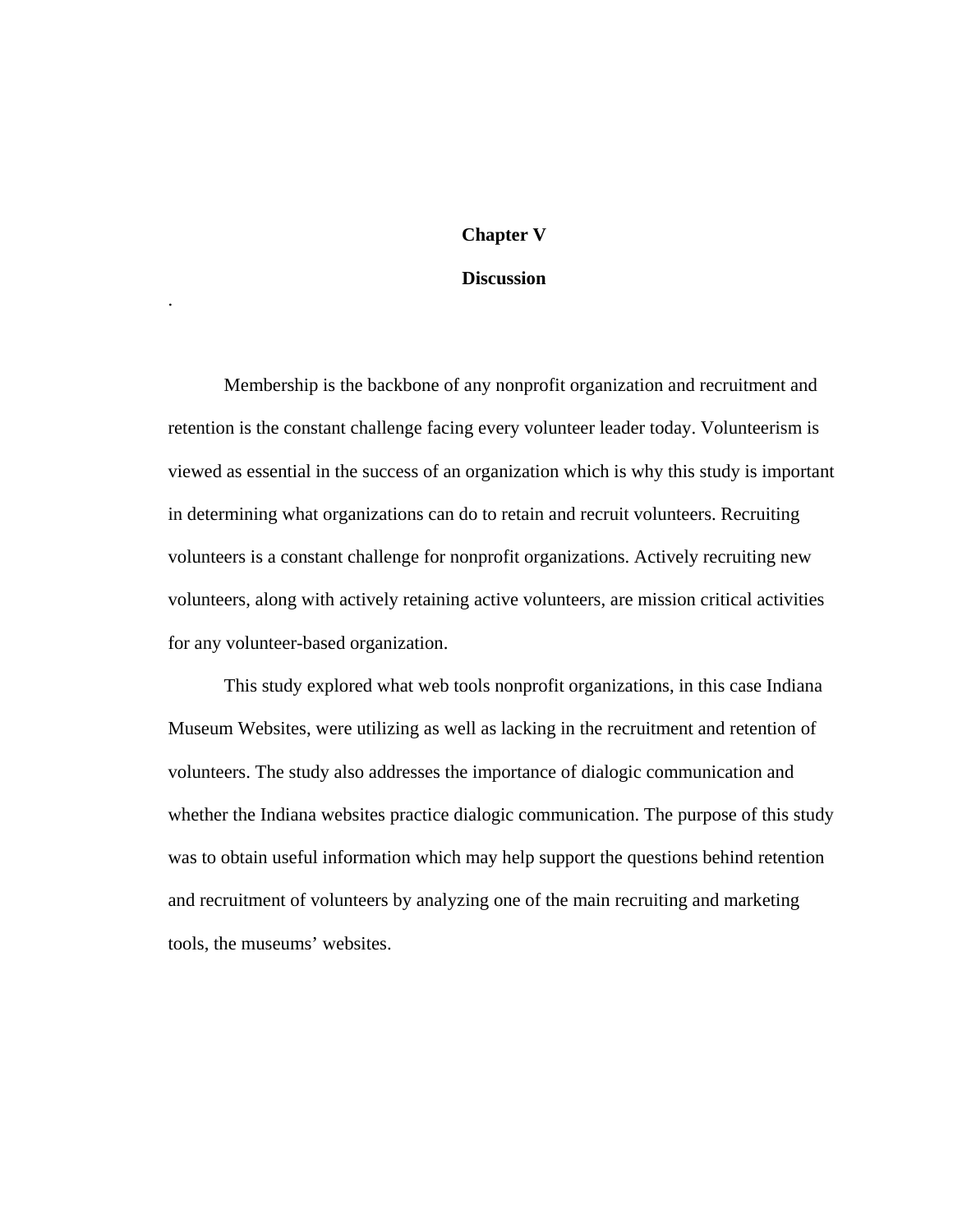#### **Research Questions**

Taking a risk to assist in the achievement of goals is a method that museum organizations may benefit by doing. By showing a willingness to interact with individuals and publics on their own terms, there is a greater sense of community and the opportunity to build a stronger relationship between organization and volunteers. Though risk may come with unpredictable and dangerous outcomes, it may also allow the organization to recognize the strangeness of others therefore creating a better understanding of the other. The understanding becomes important in establishing relationships and therefore assumes that the risk is positive (Supa, 2005).

Dialogic communication is especially important for the web-based side of museums, but can be an important tool overall. Communication is potentially difficult through the Internet, and the establishment of dialogue on a static site may be even more difficult. Museums should take steps to address and use the established elements of webbased dialogue. By establishing a supportive community based museum, taking risks, establishing similarity in values as well as demonstrating a commitment to one another, an organization can flourish and meet their goals.

Nonprofit organizations can better utilize the web by establishing ways to create relationships with their public. They can create web based communities by creating blogs for current volunteers to interact with each other. They can create ways to interact with their volunteers to gain insight from them. The museums studied could make their websites more accessible to their publics by making the websites more informative. All the websites should offer volunteer links on the homepage.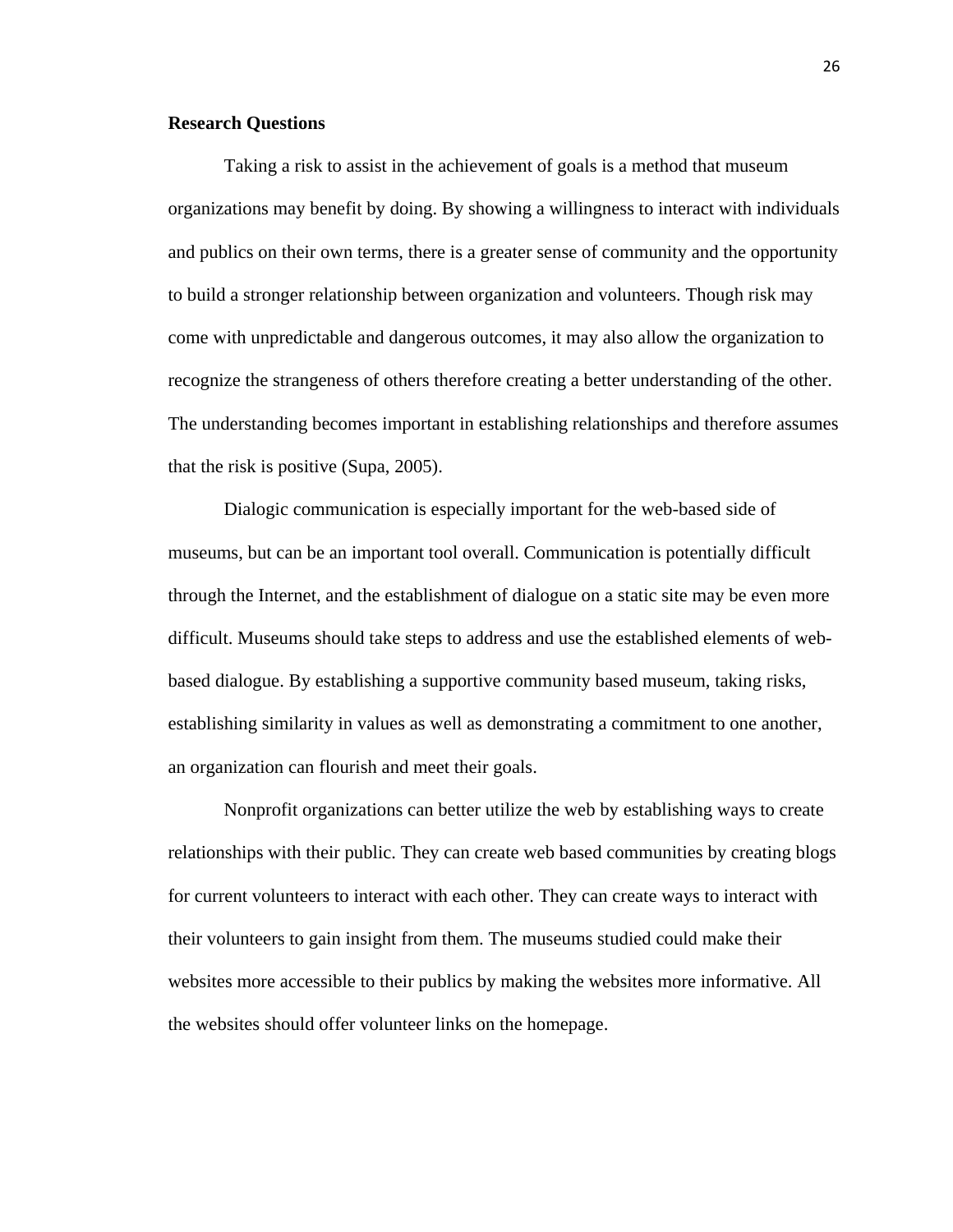The sites could also offer a special link for current volunteers that offers inside information of the museum as well as upcoming events and possible job opening and volunteer openings. The Sites could also find a way to establish recognition and gratitude for their volunteers. A beneficial strategy that the organization could do for both current and potential volunteers is to create a page for current volunteers tot ell their story. This is a way for volunteers to be recognized and tell what donating their time has done for them as well as the museum. These stories could reach out and aid in the recruitment of volunteers as well.

The organizations could also create a mission statement for volunteers to address the need for them to donate their time as well convey why it is important for the organization. This creates a sense of understanding between the organization and its public.

An important tool museum organization could utilize is to list job postings as well as define those jobs in terms of what each job entails, requirements and hours and availability. A very important web page tool that would be beneficial in the recruitment and retention of volunteers is the ability to sign up to volunteer online. Making this process easy and accessible to potential or current volunteers is a positive risk for museums to take. After studying the Indiana museums it seems obvious that web page features would aid in the recruitment and retention of volunteers. A feature that would benefit the organization as well as the volunteer is to list incentives for volunteering. Individuals are donating their time and want to do it for a good reason. The incentives don't have to be monetary, if it is possible for a museum to offer discounts or free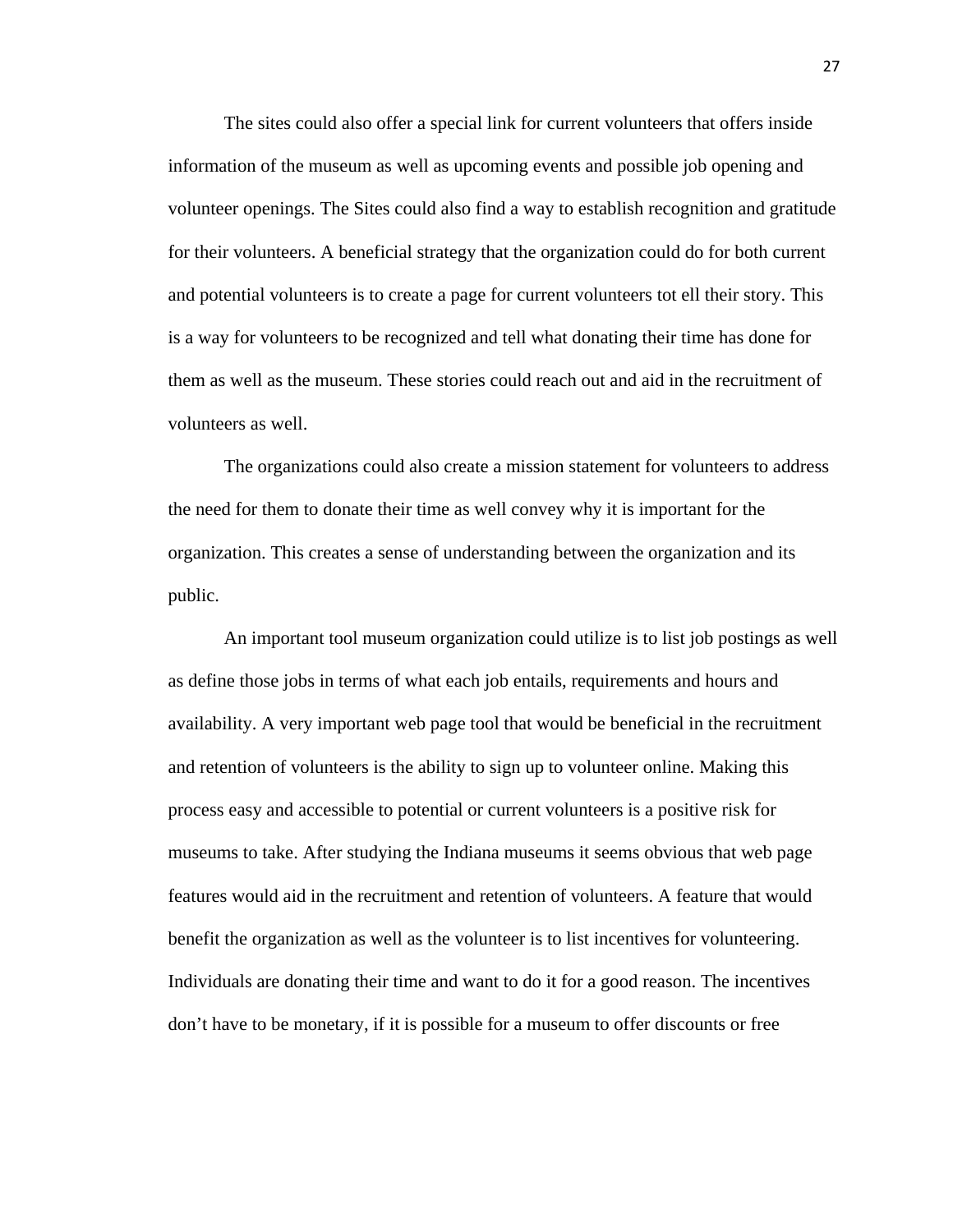memberships to its volunteers it is a simple and beneficial way to show appreciation and again build on that relationship they need to establish.

Museums need to have a surplus of contact information to reach out to a larger audience. They should have email information, phone numbers and the names of the people they need to contact. There should also be pictures of the people that they are contacting which helps to make it more personable. The study looked at the accessibility of contact information for potential or current volunteers. The contact information was broken down by different mediums which include whether the website offered contact information in general, contact names, emails, phone numbers and pictures of the people which you can contact. The contact information had to be for volunteers only in order to be counted.

The opportunities are endless for museums using the web as a tool. The most important thing missing from these museums was a sense of community and personalization. They lacked many of the essential components to recruit and retain volunteers, but none of them went above and beyond to make it their goal.

#### **Implications for Indiana Museum Websites**

Nonprofit organizations need volunteers in order to achieve and maintain their goals. Volunteers are an integral part of the organization. The research looks at what websites should be utilizing and through a study of content analysis, it demonstrates what it is these websites are lacking. This information should open several doors of opportunity for nonprofit organizations. By simply understanding the motivating factors of volunteers, organizations can offer more attractive opportunities.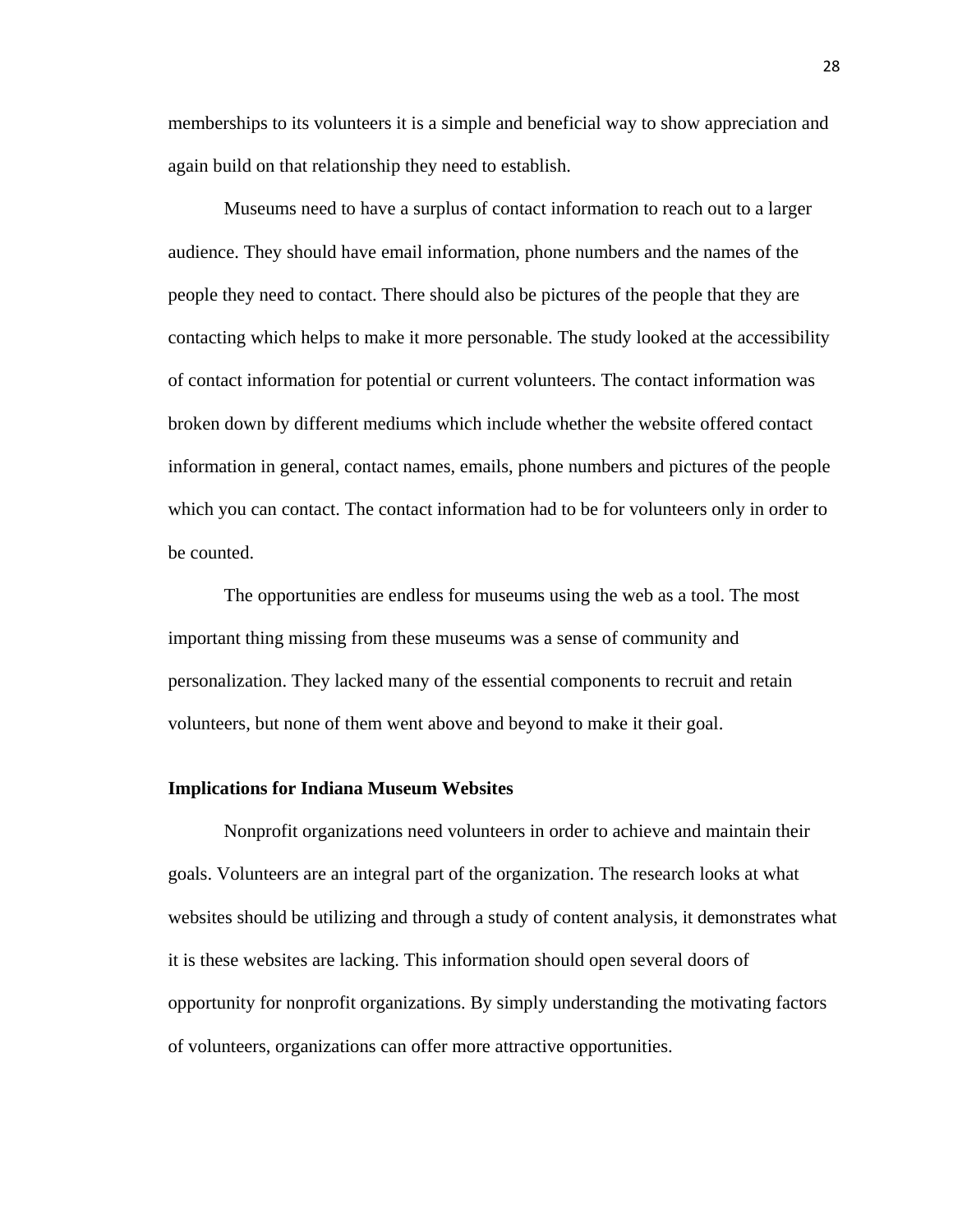The research also highlights that though times have changed, many organizations haven't adapted to the new target audience. By understanding this new information and the new needs of current and potential volunteers, organizations can use different tactics to achieve their goals. It is important for organizations to stay in tune with the changing times and consistently meet the needs of their volunteers.

Communication plays a large role in the success of nonprofit organization. Organizations can better establish communication skills with volunteers. Having management practices and policies in place as well as constantly reviewing and enhancing them can allow organizations to be more efficient. This study highlights important communication tools that organizations can use to be successful in the recruitment and retention of volunteers.

### **Best Practices**

There are many directions nonprofit organizations can take to better fulfill their goal of volunteer recruitment and retention. The trend of the Indiana websites was lack of resources for both current and potential volunteers. Nonprofit organizations can recruit and retain volunteers by practicing successful management and organizational skills. These organizations can utilize their websites to their benefit by making them convenient for both current and potential volunteers.

Organizations should invest in recognizing volunteers, providing training and professional development for them, and screening volunteers and matching them to organizational tasks. These practices can assist in increasing retention of volunteers because they all center on enriching the volunteer experience. In addition to adopting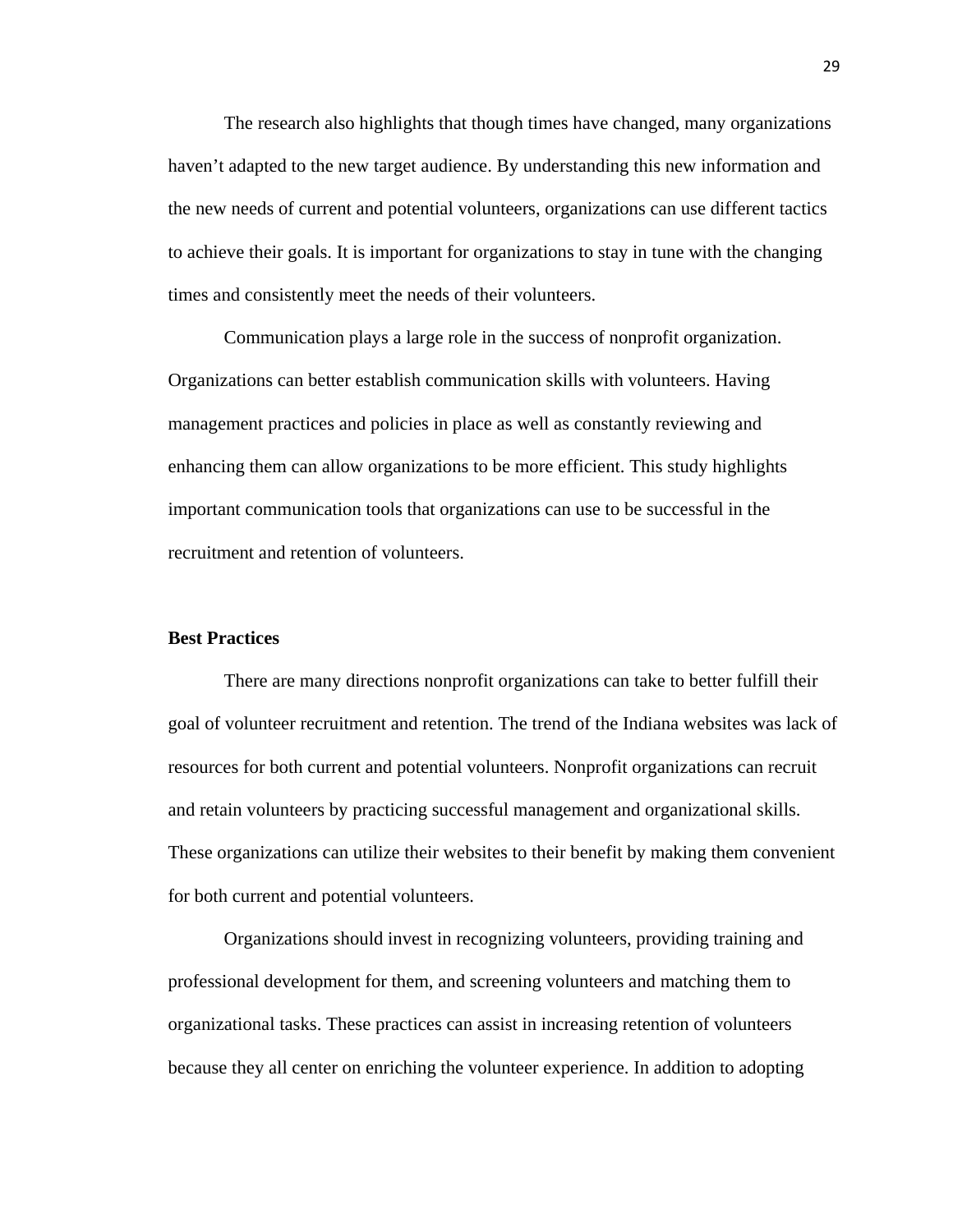certain management practices, organizations can provide a culture that is welcoming to volunteers, allocate sufficient resources to support them, and enlist volunteers in recruiting other volunteers. All of these practices help organizations to achieve higher rates of retention (Brudney, 1999).

Successful recruitment convinces people to give their time and energy to the organization and will match a volunteer's needs with the needs of the organization. Organizations should adopt policies and procedures which reduce risk as well as clarify responsibilities and ensure service consistency. An effectively managed volunteer program will provide the organization with appropriately placed volunteers whose efforts advance the organization's mission. By having a risk management plan in place, an organization is more likely to retain their volunteers. The plan should always be reviewed and updated when necessary ("Standards of practice," 2009).

Recruitment efforts often start in-house with current volunteers. Current volunteers can be a great source of new volunteers. Many non-profits already maintain a list of supporters and interested individuals. Contacting these supporters through either a direct mail campaign or advertisements placed in a newsletter is a great way to further involve people who are already committed to the organizations mission. Volunteer recruitment and retention needs to be intentional and ongoing (Witham, 2007)

### **Conclusions**

Through the content analysis of the 46 Indiana Museums it can be determined that most of the museums had a larger focus on the financial donations rather than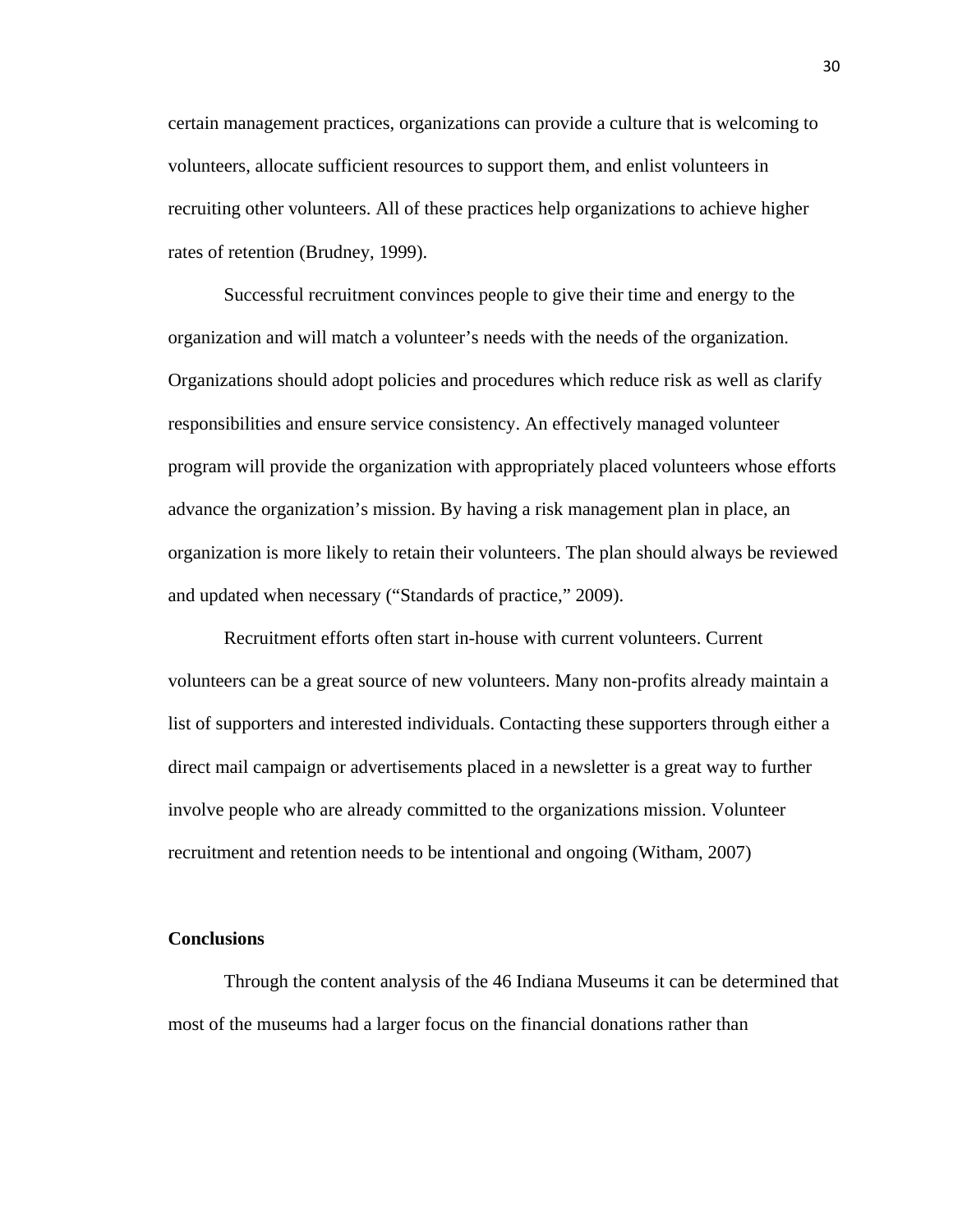volunteering. Most of the websites did not contain a mission statement focusing on the volunteer. Many of the websites were lacking a list of incentives for the volunteers.

 There is a problem in the recruitment and retention of volunteers in the nonprofit organizations. By studying the 46 Indiana Museums websites, it can be determined that there are many areas that may play a large role in this problem. The mission statement is a very important element that should be added to the websites. People like to know the purpose of volunteering and they need a reason to be needed and know what their time is worth. Most of these websites failed to mention why they needed people to donate their time and what it could do for their organization and for other people.

This is also the same with mentioning incentives. Someone may be more likely to donate their time if they know they will get something in return whether it be a free membership or a discount. If an organization is able to offer any incentives, then it could be an effective method in gaining and retaining volunteers.

More and more people are using the internet to communicate and be involved. Most of the websites offered ways to sign up online. Many of those websites allowed the individual to print out the documents but not submit them online. Offering a way to sign up online is a step in the right direction yet it would be more beneficial if they could find a way to allow people to submit the documents online as well.

Though many of the websites listed positions online, most of the positions listed were not specific. They listed categories in which they have used volunteers for. The websites need to give people specific positions that are open and keep them current. Position descriptions are also another important part of attracting potential volunteers. Museums need to let people know what exactly it is they are volunteering their time for.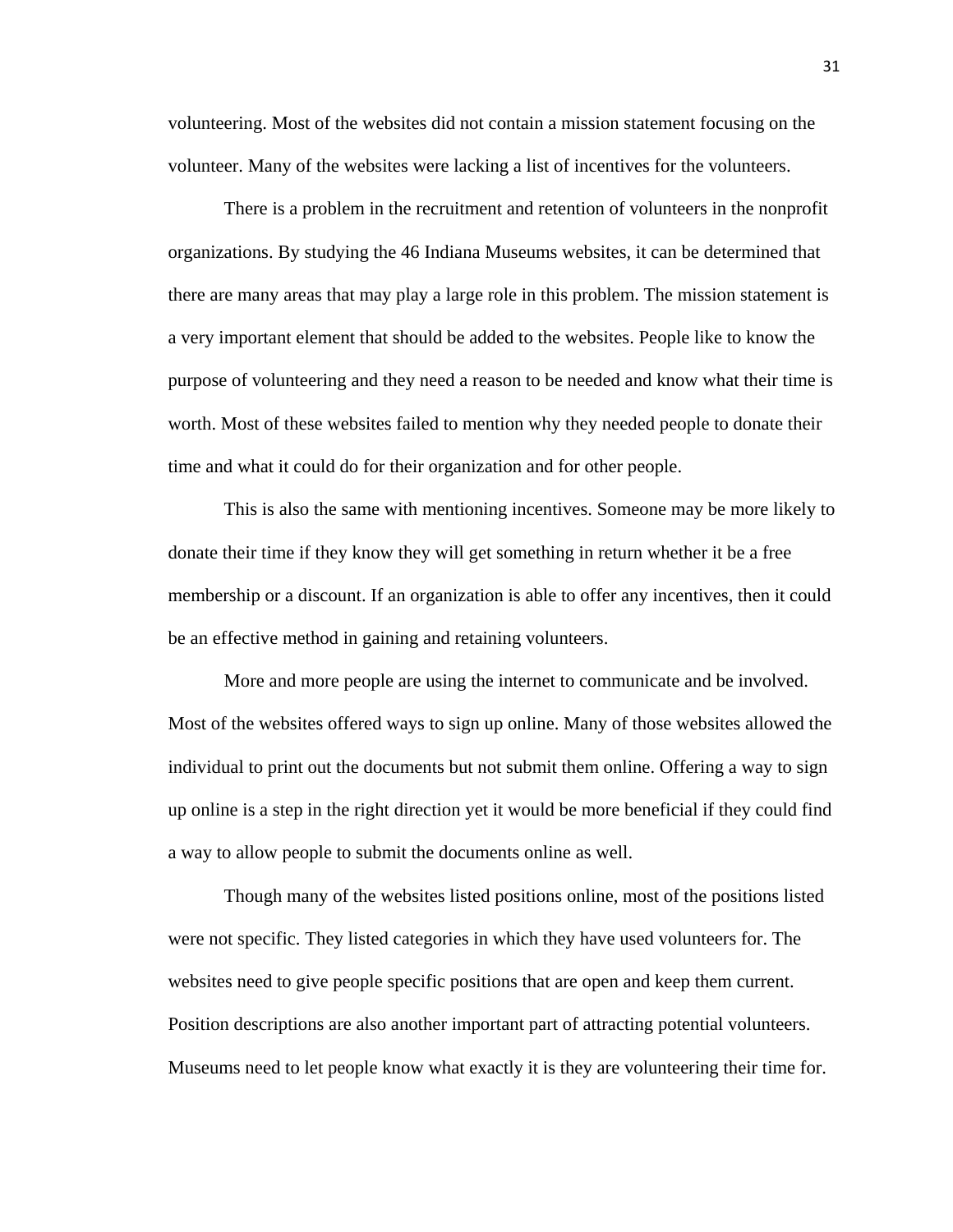This is also true for listing requirements. There needs to be a mutual understanding of what is required of a volunteer. This understanding will allow both the museum and the volunteer to know what to expect from each other. Going into a position knowing what is expected of you could help the effectiveness and productivity.

Dialogic communication plays a large role in establishing organization-public relationships. This study has shed light on the areas in which the nonprofit organizations, in this case Indiana museums, could focus more attention on. There needs to be a stronger community based relationship, especially online. The relationship needs to convey trust and credibility. The organizations need to take more of a risk and reach out to their public in new and different ways. They need to target their public and find ways to relate to their values and goals. The websites studied lacked the important elements of communication. The majority of the Sites gave minimal information useful to volunteers and did not establish any sense of relationship or connection to their public.

Museums trying to recruit volunteers need to convey themselves as a credible and worthy organization. Volunteers are giving their time and museums need to acknowledge that and express gratitude. The organizations also need to be much more informative than what this study has shown. There was a lack of positions listed, many of those positions did not give detail or communicate to the volunteer what, or if any, requirements were necessary. It is the same with trying to retain current volunteers. The Sites did not have any recognition or acknowledgment of their volunteers. There was no community established for volunteers to interact with one another or share concerns with the organization.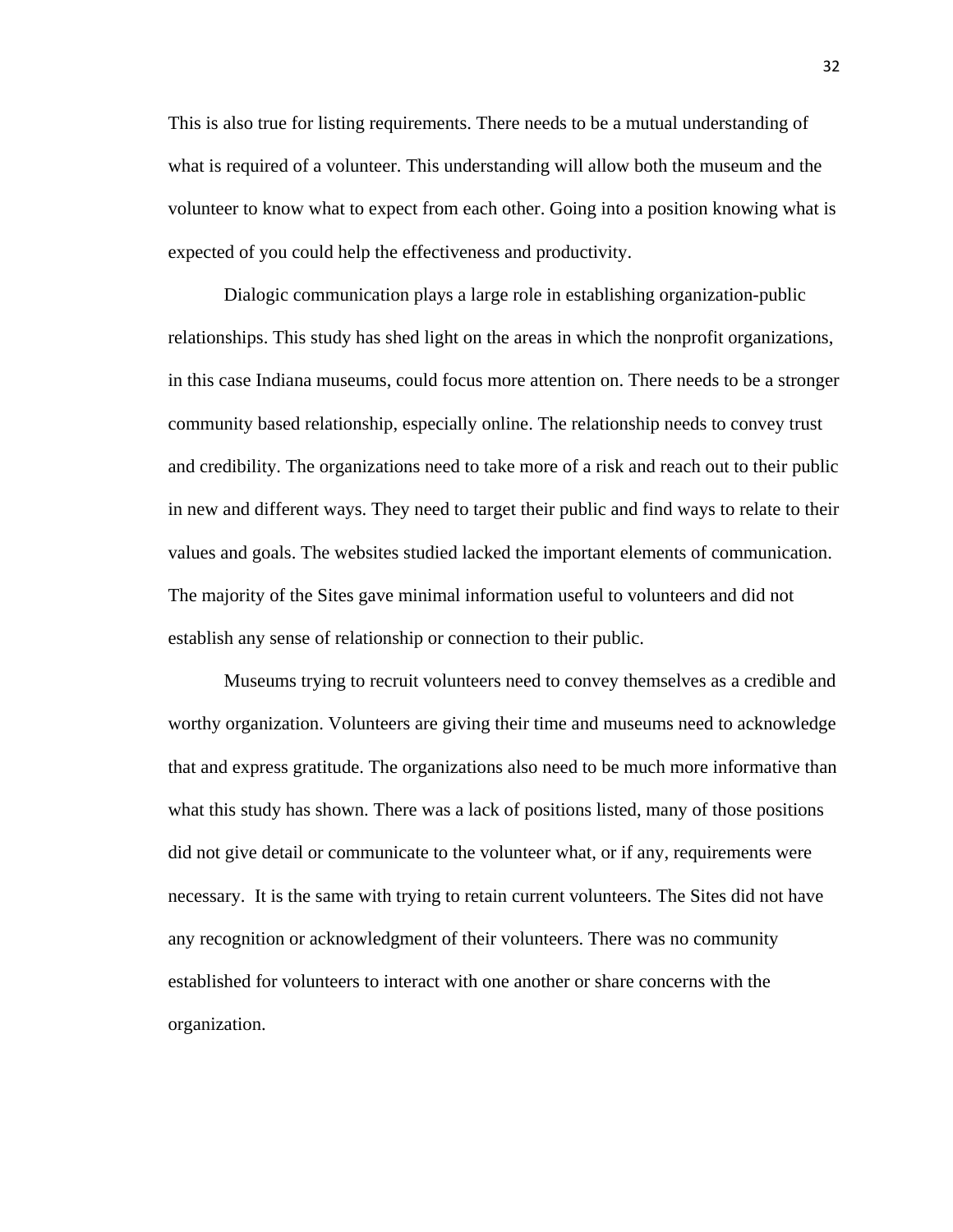One of the issues discussed in this paper was the age of the typical volunteer and how organizations can gain a younger public. As discussed by Kent and Taylor (2002), propinquity is an important element in communication. By knowing the public that the museum is trying to address and creating similarity and a likeness with that group can help attract a different crowd. Many nonprofit organizations have not changed their tactics for recruiting and retaining volunteers along with the changing times. Many people who used to stay home are now working and there are many other environmental changes that affect the 'new' volunteer versus what organizations have been used to. In order to gain a younger group, museums need to change their tactics to adapt with their new public.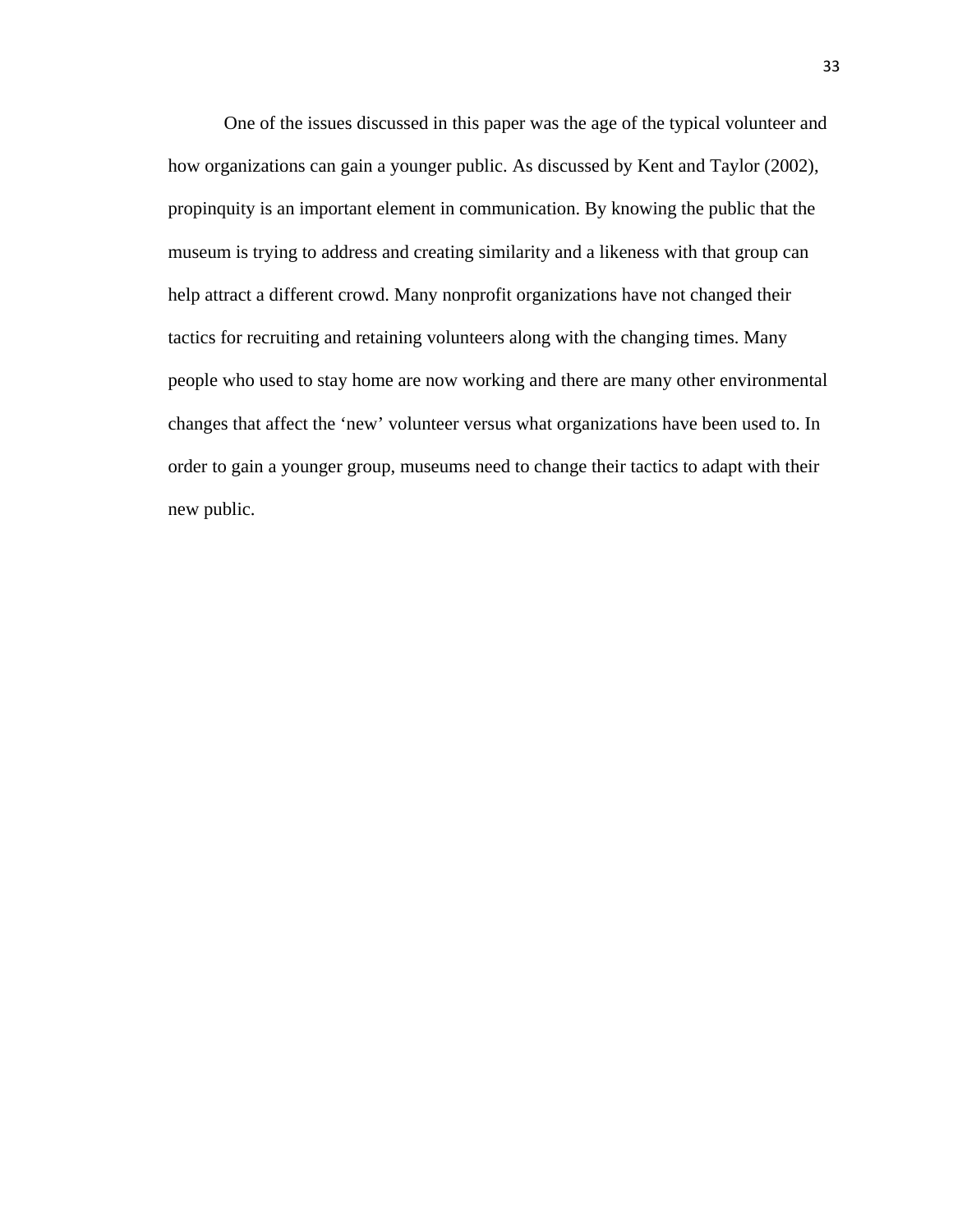## **References**

(2009). United States Department of Labor. Retrieved April 13, 2009, from Volunteering in the United States, 2008 Website:<http://www.bls.gov/news.release/volun.nr0.htm>

Adams, G. D. (1983). *Museum public relations*. American Association for State and Local History.

Anderson, R. (1994). Anonymity, presence, and the dialogical self in a technological culture, in R. Anderson, K. Cissna, & R. Arnett (eds.), *The Reach of Dialogue: confirmation, voice, and community.* 

Blake, R., & Mouton, R. (1985). *The managerial grid III: The key to leadership excellence.* 

Brudney, Jeffrey L. (1999) "The Effective Use of Volunteers: Best Practices for the Public Sector." *Law and Contemporary Problems. [http://www.urban.org/UploadedPDF/411005\\_VolunteerManagement.pdf](http://www.urban.org/UploadedPDF/411005_VolunteerManagement.pdf)*

Bussell, H., & Forbes, D. (2002). Understanding the volunteer market: The what, where, who and why of volunteering. *International Journal of Nonprofit and Voluntary Sector Marketing,* 7, 244-257.

Caracciolo, Gerard L. (2003).Volunteerism: A perspective. *The ASHA Leader*. *8(18)*, 1- 10.

Clary, E.G., & Snyder, M. (1999). The motivation to volunteer: Theoretical and practical considerations. *Current Directions in Psychological Science,* 8(5), 156-159.

Clary, E.G., Ridge, R.D., Snyder, A.A., Stukas, M., Copeland, J., Haugen, J., & Miene, P. Understanding and accessing the motivations of volunteers: A functional approach. *Journal of Personality and Social Psychology,* 74(6), 1516-1530.

Dutta-Bergman, M. J. (2004).Describing volunteerism: The theory of unified responsibility. *Journal of Public Relations Research*. *16(4)*, 353-369.

Gaskin, K. (1998). Vanishing volunteers: Are young people losing interest in volunteering? *Voluntary Action,* 1, 33-43.

Goodlad, S, & McIvor, S (1998). *Museum volunteers: Good practice in the management of volunteers*. London: Routledge.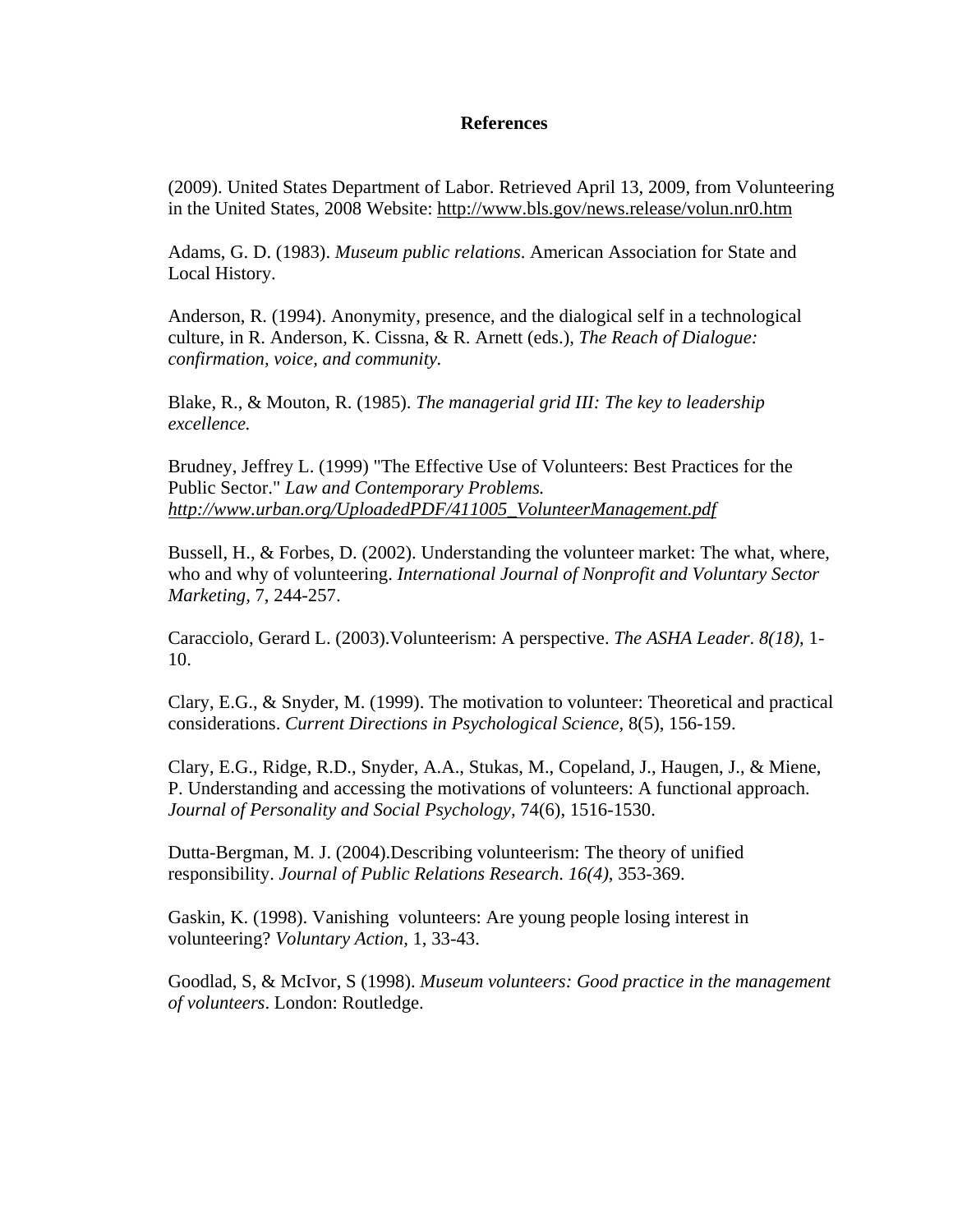Hobson, C.J., Rominger, A., Nalec, K., Hobson, C.L. and Evans, K. (1996). Volunteerfriendliness of nonprofit agencies: Definition, conceptual model applications. *Journals of Nonprofit and Public Sector Marketing,* 4(4), 27-42.

Kelly, K. (1998). Stewardship: The missing step in public relations process'.

Kent, M.,  $\&$  Taylor, M. (1998). Building dialogic relationships through the world wide web. *Public Relations Review,* 24(3), 321-329.

Kruckerberg, D., & Stark, K. (1988). Public relations and community: A reconstituted theory.

Leonard, K. (1984).Corporate volunteers cooperate in new york city. *Public Relations Quarterly*. *29(3)*, 11-18.

McPherson, D. (1993).Twelve tips to stretch your nonprofit media relations dollar. *Public Relations Quarterly*. *38(3)*, 41-42.

Millette, V., & Gagne, M. (2008). Designing volunteer' tasks to maximize motivation, satisfaction and performance: The impact of job characteristics on volunteer engagement. *Motivation and Emotion,* 32(1), 11-22.

Morton, L. P. (2006).Segmenting publics: Volunteers. *Public Relations Quarterly*. *51(1)*, 42-44. *Standards of practice*. (2009, February). Retrieved from [http://avrbc.com/\\_Library/docs/AVRBC\\_Revised\\_Standards\\_of\\_Practice\\_09](http://avrbc.com/_Library/docs/AVRBC_Revised_Standards_of_Practice_09)

Swift, P. (1985).Persuasive public relations for libraries/museum public relations. *Public Relations Quarterly*. *30(2)*, 4.

Witham, R. (2007, September 25). *Volunteer recruitment and retention for non-profits*. Retrieved from [http://www.associatedcontent.com/article/386781/volunteer\\_recruitment\\_and\\_retention\\_](http://www.associatedcontent.com/article/386781/volunteer_recruitment_and_retention_pg3.html?cat=48) [pg3.html?cat=48](http://www.associatedcontent.com/article/386781/volunteer_recruitment_and_retention_pg3.html?cat=48)

Yeon, H. M., Choi, Y., & Kiousis, S. (2005). Interactive communication features on nonprofit organizations' webpages for the practice of excellence in public relations. *Journal of Website Promotion*. *1(4)*, 61-83.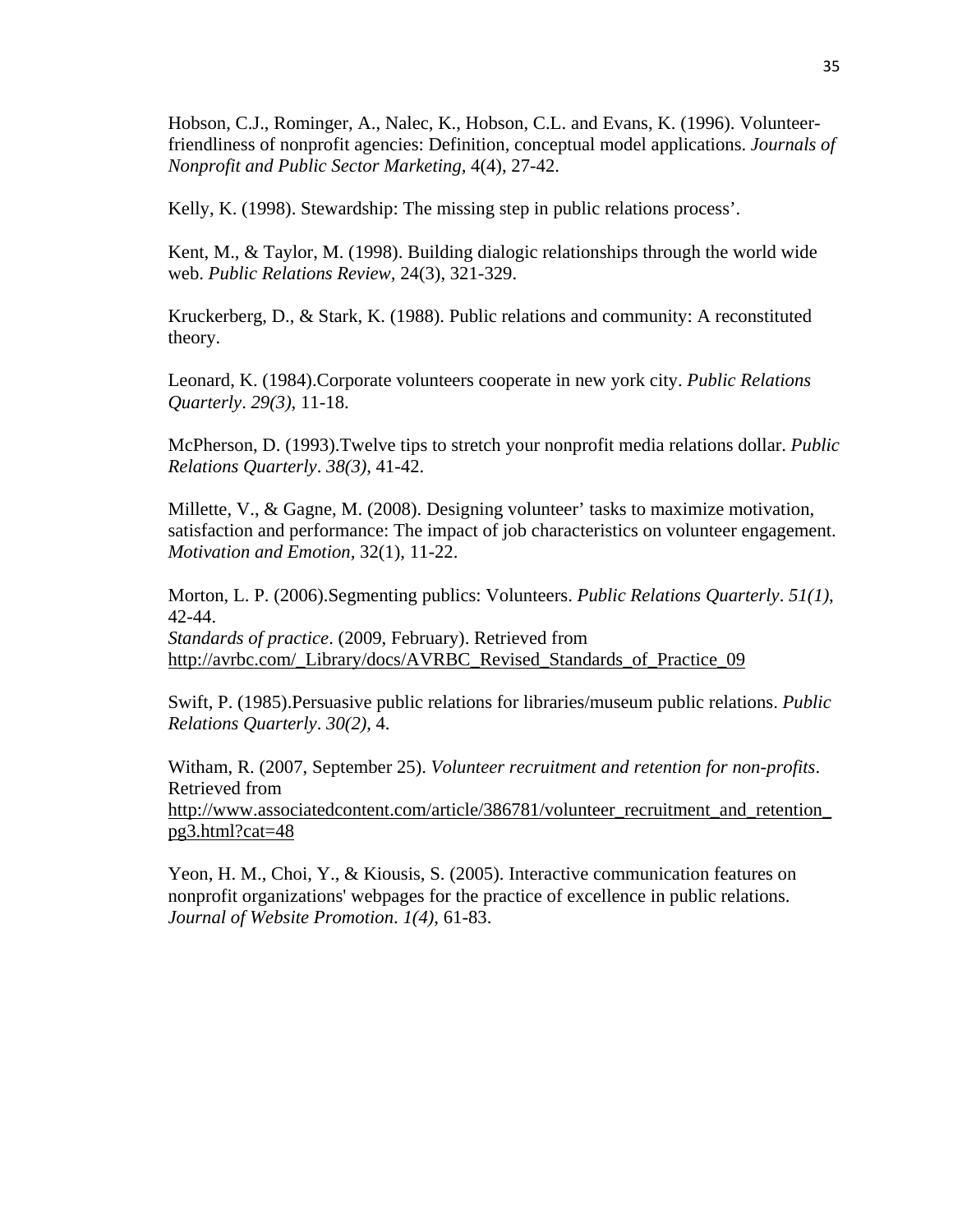# **Appendix A**

# **Code Sheet**

# **Code Sheet for Indiana Museums**

| 1           |                | <b>Volunteer Link</b>                     |                         |
|-------------|----------------|-------------------------------------------|-------------------------|
|             | Y              | Yes                                       |                         |
|             | N.             | <b>No</b>                                 |                         |
| $\mathbf 2$ |                | On the homepage                           |                         |
|             |                | Y Yes                                     |                         |
|             | N <sub>1</sub> | <b>No</b>                                 |                         |
| 3           |                | <b>Volunteer Mission Staement</b>         |                         |
|             |                | Y Yes                                     |                         |
|             | N.             | <b>No</b>                                 |                         |
| 4           |                | <b>Donor Link</b>                         |                         |
|             |                | Y Yes                                     |                         |
|             | N              | No                                        |                         |
| 5           |                | Donor link on homepage                    |                         |
|             | Y              | Yes                                       |                         |
|             | N              | <b>No</b>                                 |                         |
| 6           |                | <b>Donor Mission Statement</b>            |                         |
|             | Y.             | Yes                                       |                         |
|             | N              | <b>No</b>                                 |                         |
| 7           |                | Sign up online to volunteer               |                         |
|             |                | Y Yes                                     |                         |
|             | N.             | No                                        |                         |
| 8           |                | Sign up online to Donate                  |                         |
|             |                | Y Yes                                     |                         |
|             | N.             | No                                        |                         |
| 9           |                | <b>Volunteer positions listed</b>         |                         |
|             | Y.             | Yes                                       |                         |
|             | N              | <b>No</b>                                 |                         |
| 10          |                | <b>How many positions</b>                 |                         |
|             | 1              |                                           | 1                       |
|             | $\mathbf 2$    |                                           | $\overline{c}$          |
|             | 3              |                                           | 3                       |
|             | 4              |                                           | $\overline{\mathbf{4}}$ |
|             | 5              |                                           | 5                       |
| 11          |                | <b>Position Descriptions</b>              |                         |
|             | Υ              | Yes                                       |                         |
|             | N              | No                                        |                         |
| 12          |                | <b>Availability (Hours and Days)</b>      |                         |
|             | Υ              | Yes                                       |                         |
|             | N              | <b>No</b>                                 |                         |
| 13          |                | <b>Contact Information for Volunteers</b> |                         |
|             | Y              | Yes                                       |                         |
|             | N              | No                                        |                         |